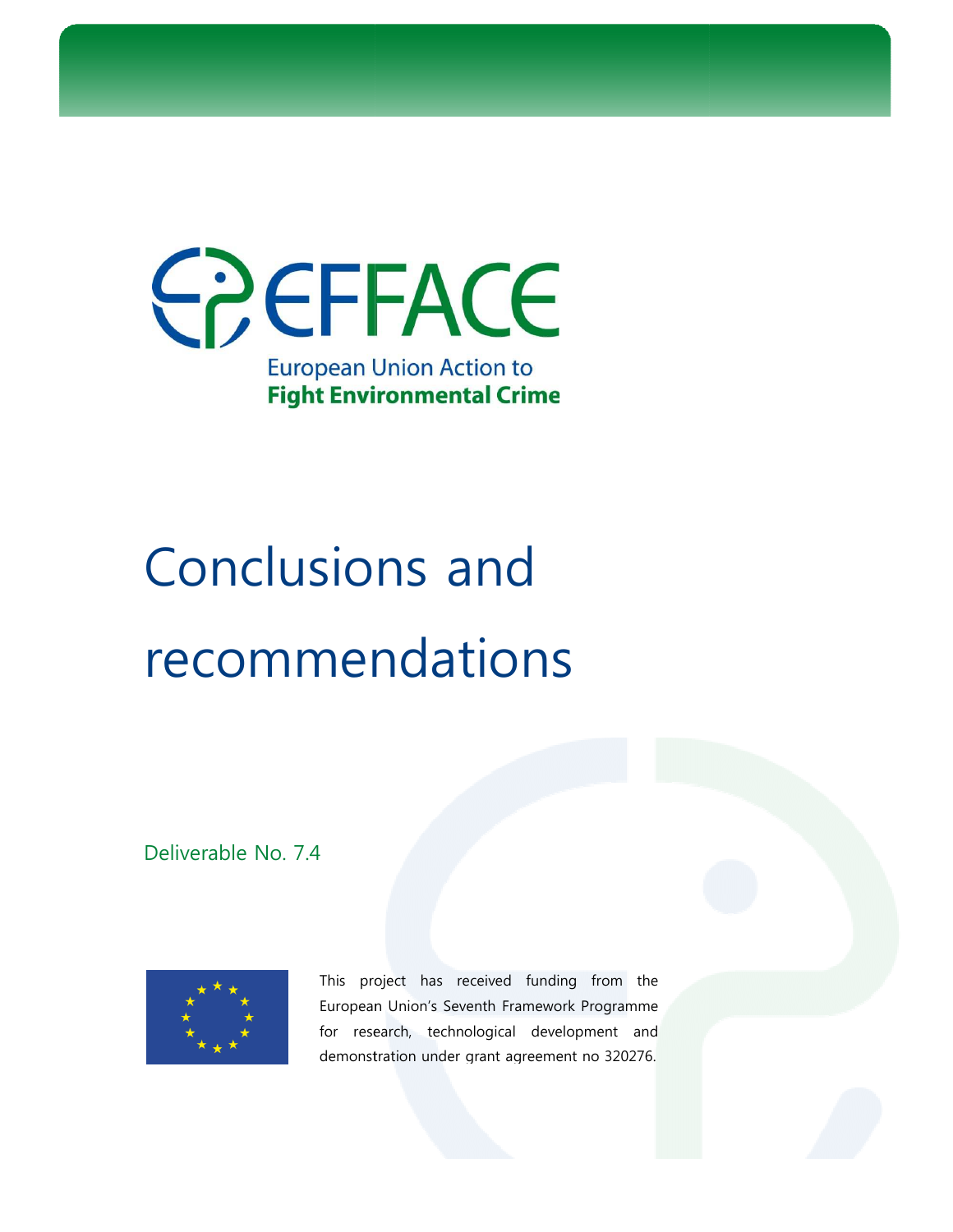#### **ACKNOWLEDGEMENT**

The research leading to these results has been carried out as part of the research project "European Union Action to Fight Environmental Crime" (www.efface.eu). EFFACE is a collaborative The research leading to these results has been carried out as part of the research project<br>"European Union Action to Fight Environmental Crime" (www.efface.eu). EFFACE is a collaborative<br>effort of 11 European universities (www.ecologic.eu). The research leading to these results has received funding from the European ). Union FP7 under grant agreement No 320276.

#### **AUTHORS**

Faure, Michael, METRO, Maastricht University Philipsen, Niels, METRO, Maastricht University Fajardo del Castillo, Teresa, University of Granada Farmer, Andrew, Institute for European Environmental Policy (IEEP) Gerstetter, Christiane, Ecologic Institute Germani, Anna Rita, University of Rome "La Sapienza" Hoare, Alison, .Chatham House Germani, Anna Rita, University of Rome "La Sapi<br>Hoare, Alison, .Chatham House<br>Mitsilegas, Valsamis, Queen Mary School of Law Sollund, Ragnhild, University of Oslo Sina, Stephan Ecologic Institute Stefes, Christoph Ecologic Institute Vagliasindi, Grazia Maria, University of Catania Veening, Wouter, Institute for Environmental Security igic.eu). The research leadin<br>under grant agreement No<br>**S**<br>ael, METRO, Maastricht Uni<br>liels, METRO, Maastricht Uni<br>Castillo, Teresa, University c<br>drew, Institute for European<br>Christiane, Ecologic Institute

With contributions by:

Nicolas Blanc (formerly Ecologic Institute) and Katharina Klaas (Ecologic Institute)

With thanks to:

The participants of a workshop on 22 October 2015 who provided invaluable feedback on a draft version of the present document.

Manuscript completed in March 2016. This document is available online at: www.efface.eu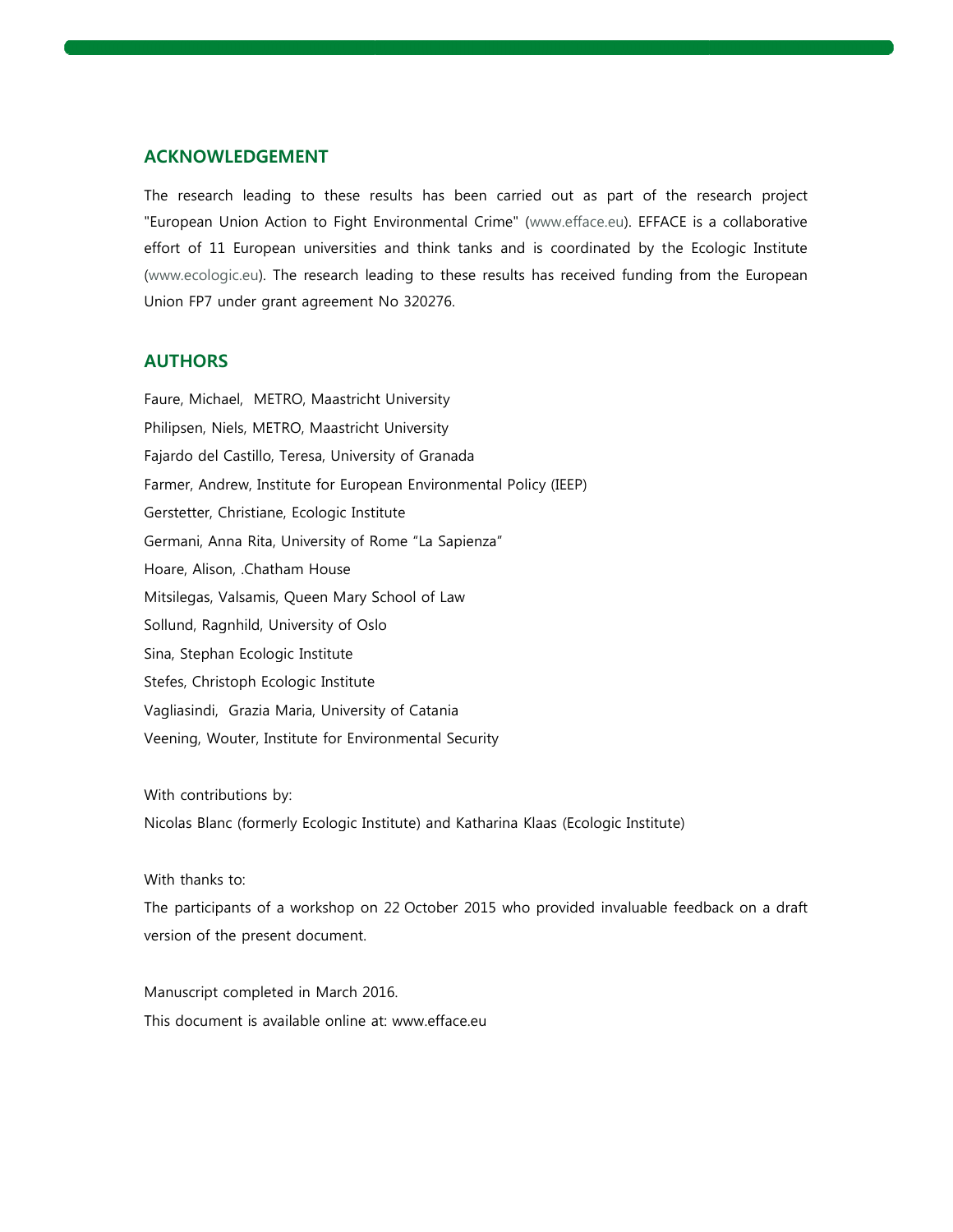#### **DISCLAIMER**

The text reflects only the authors' views and the EU or the Ecologic Institute are not liable for any use that may be made of the information contained therein. The views expressed in this publication are the sole responsibility of the author/s and do not necessarily reflect the views of the European Commission. only the authors' views and the EU or the Ecologic Institute are not liable f<br>pe made of the information contained therein. The views expressed is<br>he sole responsibility of the author/s and do not necessarily reflect the v

For permission to reproduce, please contact the Ecologic Institute at envcrime@ecologic.eu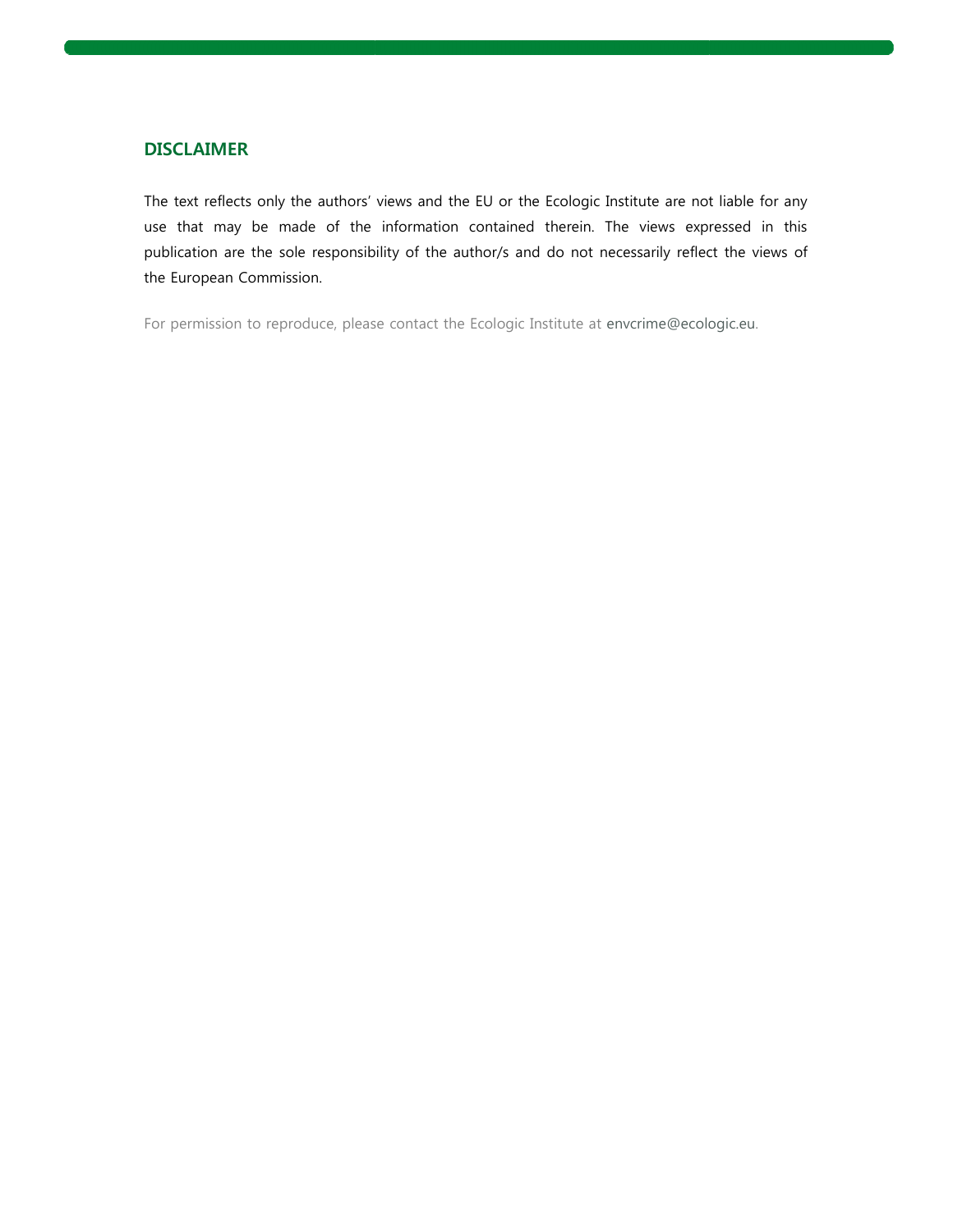#### **ABSTRACT**

-

This report presents the conclusions and policy recommendations formulated in this document are based on earlier research done in the 40 months EU-funded research project on "European Union Action to Fight Environmental Crime" (EFFACE), which included legal analysis, data analysis, various case studies, and an analysis of the strengths, weaknesses, opportunities and threats (SWOT) of the current approach of the EU to combating environmental crime. Nine different policy areas<sup>1</sup> were selected for the SWOT analysis. Based on the results of the SWOT analysis and a discussion of these results among the EFFACE partners, an in-depth analysis of possible policy options was made for each of the nine areas. Those reports constitute the basis for the current recommendations which are addressed at both EU level and Member State policy makers. In recommendations which are addressed at both EU level and Member State<br>addition to these recommendations, questions for further research are identified. to Fight Environmental Crime" (EFFACE), which included legal analysis, data analysis, various<br>udies, and an analysis of the strengths, weaknesses, opportunities and threats (SWOT) of<br>rent approach of the EU to combating en This report presents the conclusions and policy recommendations formulated in this document are<br>based on earlier research done in the 40 months EU-funded research project on "European Union<br>Action to Fight Environmental Cr were selected for the SWOT analysis. Based on the results of the SWOT analysis and a discussion<br>of these results among the FFACF patners, an in-depth analysis of possible policy options was<br>for due for each of the nine are

<sup>&</sup>lt;sup>1</sup> The areas discussed were: further harmonization of substantive environmental criminal law at EU level, the systems of sanctions, functioning of enforcement institutions and cooperation, data The areas discussed were: further harmonization of substantive environmental criminal law at EU<br>level, the systems of sanctions, functioning of enforcement institutions and cooperation, data<br>and information management, the environmental crime, environmental liability, organized crime as well as corporate liability/responsibility. The SWOT analysis is available at http://efface.eu/sites/default/files/publications/EFFACE\_SWOT%20Analysis.pdf http://efface.eu/sites/default/files/publications/EFFACE\_SWOT%20Analysis.pdf.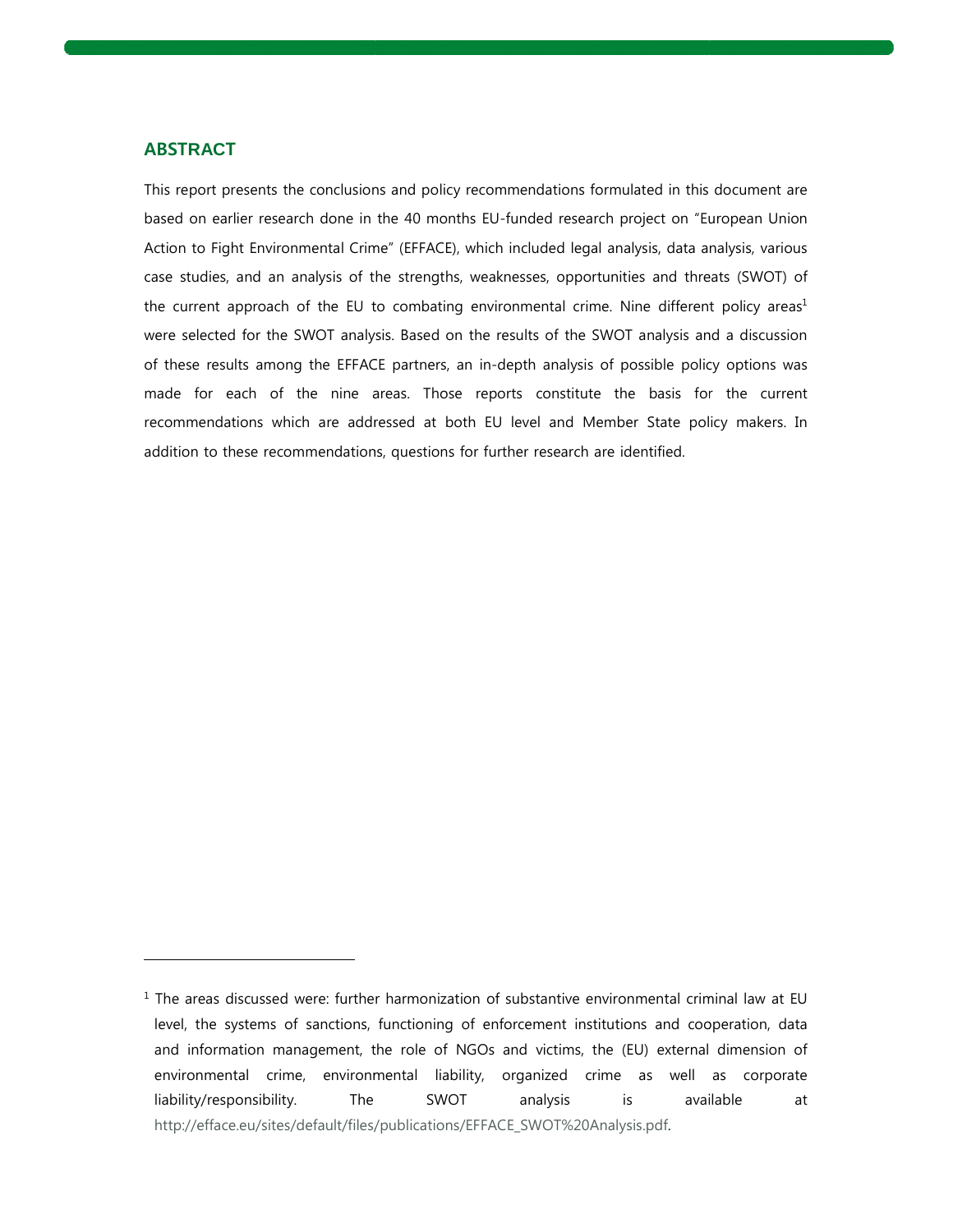# **Table of Contents**

| 1              |       |                                |    |  |  |
|----------------|-------|--------------------------------|----|--|--|
| $\overline{2}$ |       |                                |    |  |  |
| 3              |       |                                |    |  |  |
|                | 3.1   | Various recommendations        | 10 |  |  |
|                | 3.2   | Multi-level governance         | 11 |  |  |
|                | 3.3   | Limits                         | 11 |  |  |
| 4              |       |                                |    |  |  |
|                | 4.1   | Core proposals                 | 12 |  |  |
|                | 4.2   | <b>Supplementary Proposals</b> | 14 |  |  |
|                | 4.3   | Harmonising Sanctions?         | 16 |  |  |
|                | 4.3.1 | Arguments in favour            | 16 |  |  |
|                | 4.3.2 | Arguments against              | 17 |  |  |
|                | 4.3.3 | Result                         | 18 |  |  |
| 5              |       |                                |    |  |  |
| 6              |       |                                |    |  |  |
| 7              |       |                                |    |  |  |
|                | 7.1   | Enforcement                    | 23 |  |  |
|                | 7.2   | Core: Cooperation              | 24 |  |  |
|                | 7.3   | Supplementary Proposals        | 25 |  |  |
| 8              |       |                                |    |  |  |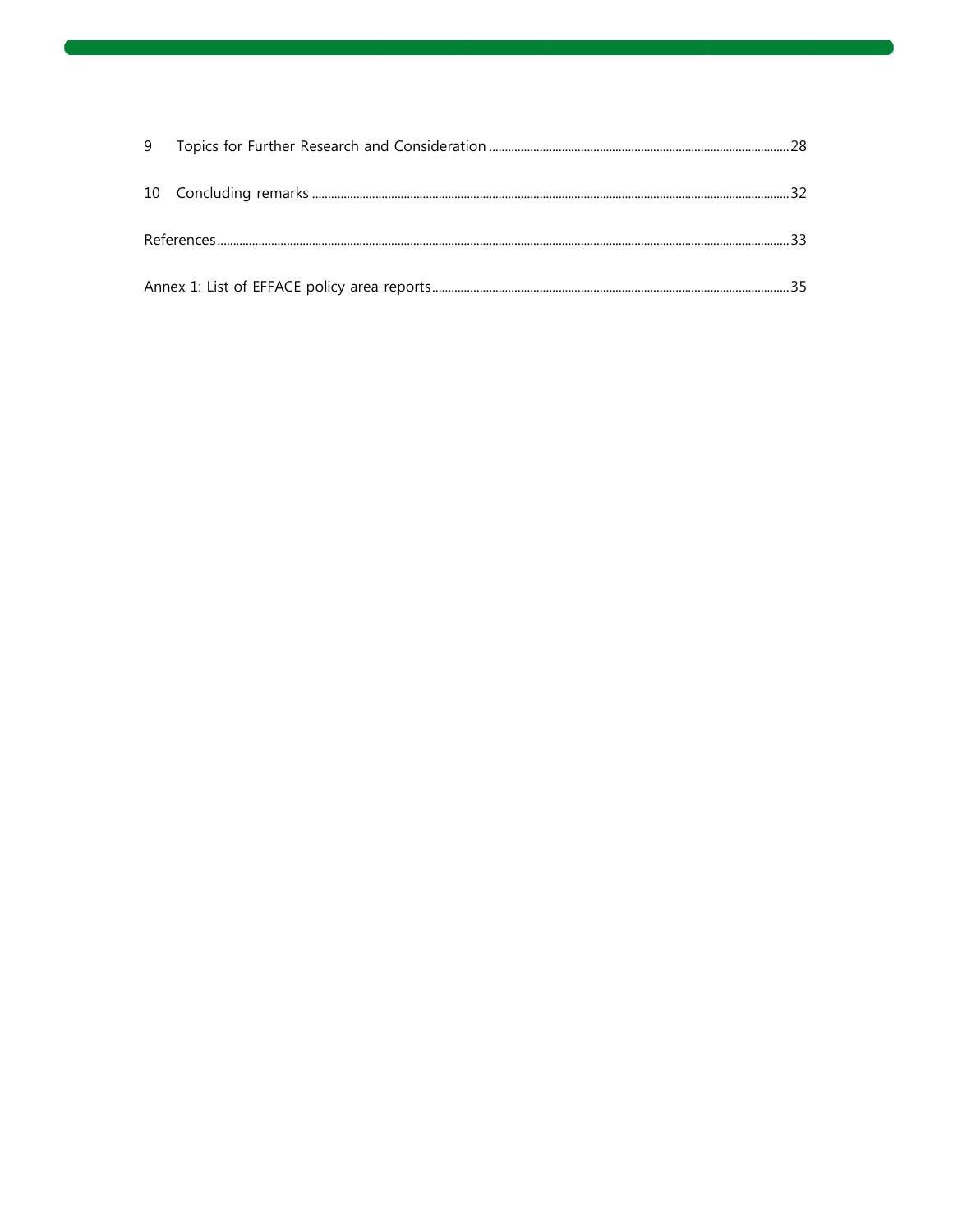# LIST OF ABBREVIATIONS

| <b>EPPO</b>  | European Public Prosecutor's Office                                                   |
|--------------|---------------------------------------------------------------------------------------|
| <b>ICCWC</b> | International Consortium on Combating Wildlife Crime                                  |
| <b>IMPEL</b> | European Union Network for the Implementation and Enforcement of<br>Environmental Law |
| JIT          | Joint Investigation Team                                                              |
| <b>NGO</b>   | Non-governmental organisation                                                         |
| <b>SWOT</b>  | Strengths, weaknesses, opportunities and threats                                      |
| <b>TFEU</b>  | Treaty on the Functioning of the European Union                                       |
| <b>UNODC</b> | United Nations Office on Drugs and Crime                                              |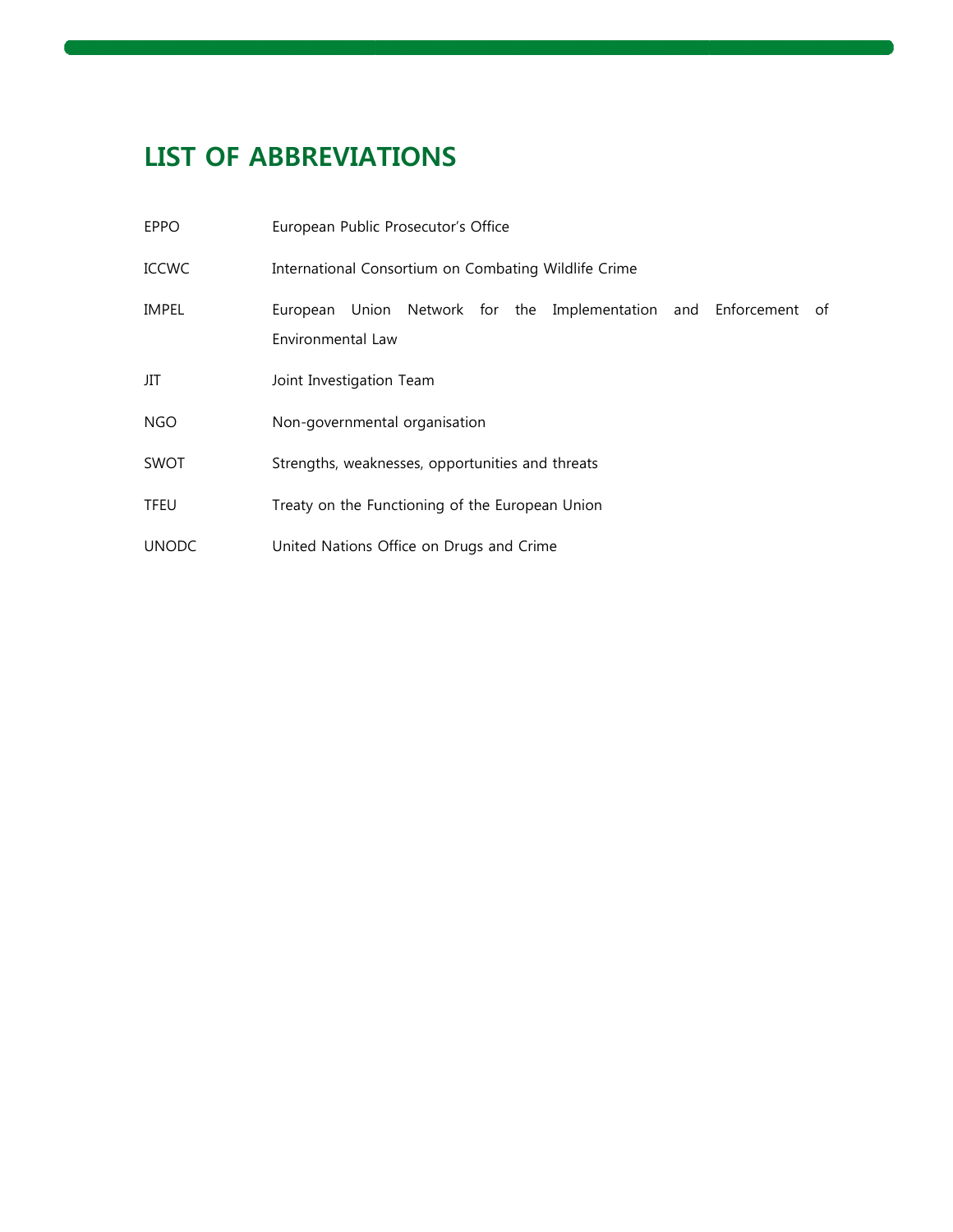## **1 Brief background on EFFACE research**

The policy recommendations formulated in this document are based on earlier research done in the 40 months EU-funded research project on "European Union Action to Fight Environmental Crime" (EFFACE), which included legal analysis, data analysis, various case studies, and an analysis of the strengths, weaknesses, opportunities and threats (SWOT) of the current approach of the EU to combating environmental crime. Nine different policy areas<sup>2</sup> were selected for the SWOT analysis. Based on the results of the SWOT analysis and a discussion of these results among the EFFACE partners, an in-depth analysis of possible policy options was made for each of the nine areas, resulting in nine 'policy area reports'. Those reports constitute the basis for the current recommendations.<sup>3</sup> However, the following text is not a mere compilation of what is in the reports, but a result of the discussion among EFFACE partners as well.

The draft of these conclusions and recommendations was discussed with academic experts and practitioners at a workshop in London on 22 October 2015 on "Enhancing the EU's efforts to combat environmental crime – the path ahead".<sup>4</sup> The current document hence incorporates the feedback received during the workshop by experts and stakeholders.

In order to keep the conclusions and recommendations readable, they will be formulated in a brief manner. In some cases an explanation will be provided in italics of why a particular recommendation is formulated. In most cases the recommendations have a basis in the work done on these specific nine areas and in earlier EFFACE research. To the extent possible references will be made in footnotes to allow the reader to find further rationales for the recommendations.

 $^2$  The areas discussed were: further harmonization of substantive environmental criminal law at EU level, the systems of sanctions, functioning of enforcement institutions and cooperation, data and information management, the role of NGOs and victims, the (EU) external dimension of environmental crime, environmental liability, organized crime as well as corporate liability/responsibility. The SWOT analysis is available at http://efface.eu/sites/default/files/publications/EFFACE\_SWOT%20Analysis.pdf.

<sup>&</sup>lt;sup>3</sup> See the annex for an overview of the nine area reports.

<sup>4</sup> A report of the workshop is available at http://efface.eu/workshop-enhancing-eu%E2%80%99sefforts-combat-environmental-crime-%E2%80%93-path-ahead.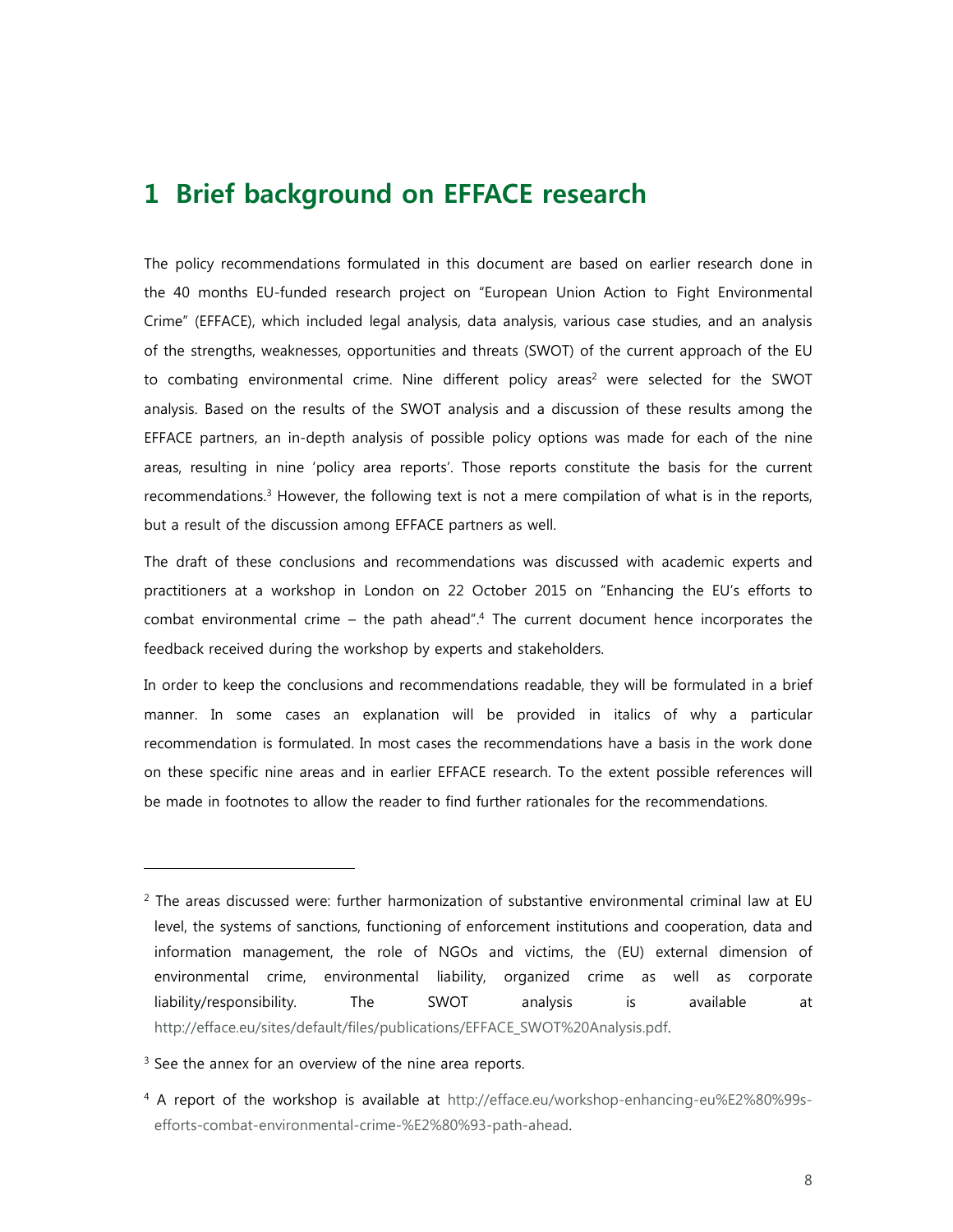It should be stressed here that this document focuses on the main conclusions and recommendations of the EFFACE research. However, throughout the project many documents<sup>5</sup> were produced, and several of those reports and studies also contain recommendations. As part of the project, nine workshops, a mid-term conference and a final conference were held, which also resulted in recommendations given by practitioners and academic experts on the topic of environmental crime; these are recorded in reports from the respective events. In some cases those recommendations are of a more detailed nature (for example resulting from case studies on a particular area) and are therefore not repeated here. The reader may hence wish to consult those specific studies as well.

# **2 Introduction: reflections on the functions of criminal law**

One starting point for thinking about revising environmental criminal law and policy in Europe is that environmental crime has to be considered a potentially serious crime. Severe violations of environmental regulation can cause severe harm to the environment which in turn might endanger the basic conditions for human life. Given environmental crime's permanent and sometimes lifethreatening effects, it has to be treated seriously by criminal law. Using criminal law as an instrument to prevent and sanction certain behaviour sends a signal that a society strongly disapproves morally of that behaviour. This starting point is important, inter alia, when envisaging sanctions for environmental crime as compared to sanctions for other equally potentially permanent or life-threatening situations.

Furthermore, environmental crime is often transboundary and may involve organized crime. However, the mere fact that environmental crime may cross borders (such as in the case of wildlife crime, air pollution, pollution of transboundary rivers, or trafficking of waste) does not as such make environmental crime a serious crime.<sup>6</sup> At the same time, when environmental crimes are transboundary in nature, this is likely to make inspection, monitoring, and prosecution more

<sup>&</sup>lt;sup>5</sup> All available on the EFFACE website: http://efface.eu.

<sup>&</sup>lt;sup>6</sup> "Serious crime" refers to crimes that do not only violate administrative obligations (e.g. an administrative provision of a license), but also endanger environmental interests, for example through an unlawful emission.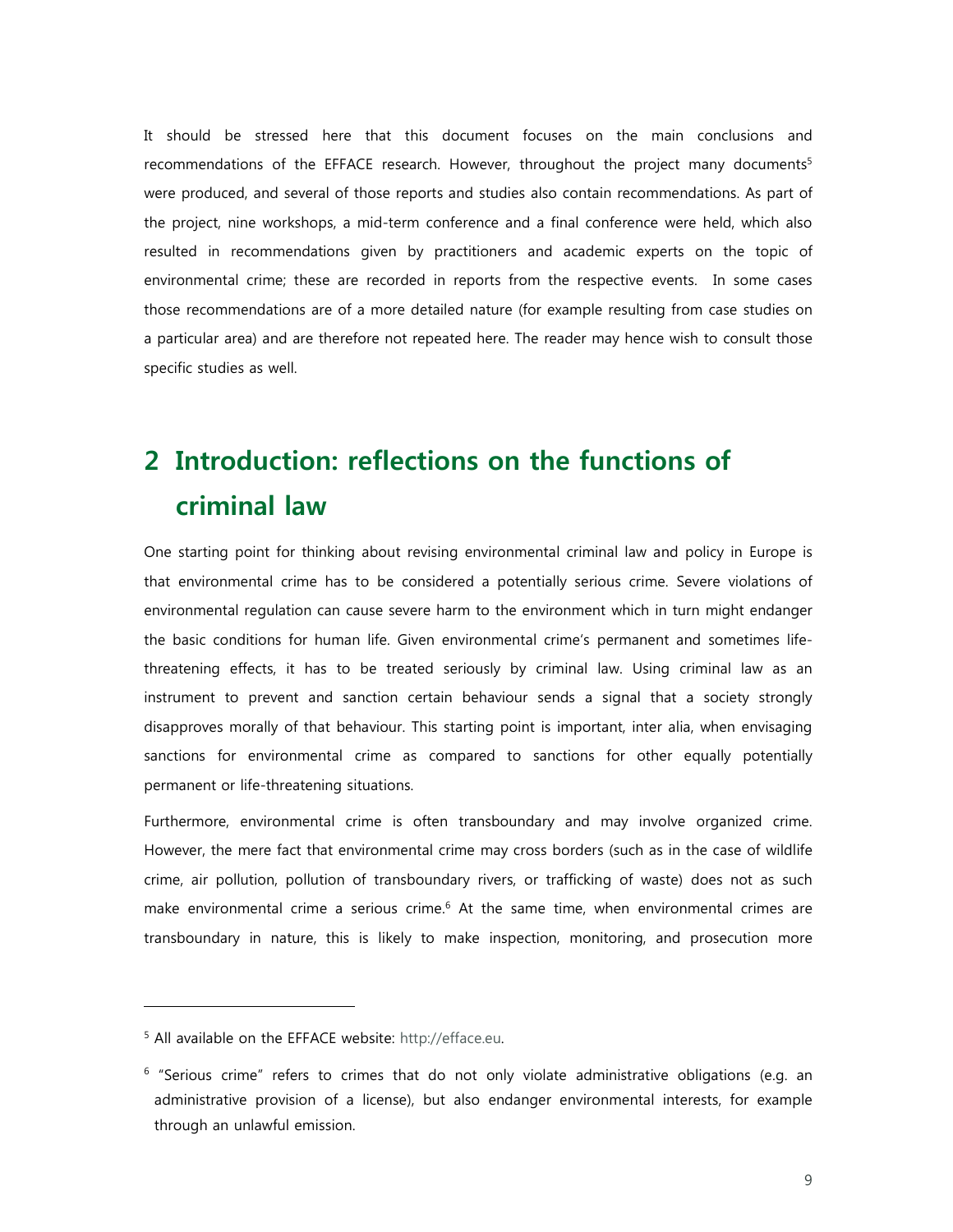complex and costly. Moreover, when this cross-border crime is committed in an organized manner, there is a large likelihood that it is serious crime as well.

However, an equally important starting point is that criminal law, as the most far-reaching remedy mechanism that the law offers, should be used sparsely, proportionally and as a last resort. Even though we mentioned as a starting point that environmental crime is potentially serious, that does not imply that each and every violation of an environmental regulation is serious. The approach towards criminalization of certain acts, sanctioning mechanisms and imposition of sanctions in practice should therefore always be proportionate to the way in which environmental and other (e.g. health, property) interests have been endangered, threatened or harmed.

It should also be recalled that using criminal law is never a goal in itself, but a means to reach certain objectives, in this case the goal of environmental protection. As a consequence, the intervention by the criminal law should be restorative, meaning that it should aim at restoring harm done in the past, and it should be preventative, i.e. preventing the occurrence of future harm.

Taking into account these reflections on the functions of criminal law, as well as the role the EU could play in this regard, two questions that guided the compilation of our policy recommendations are:

- Whether the recommendations should necessarily be implemented at the EU level or at a different level of governance (for example the Member State level) or for non-government actors (such as informal networks).
- Whether a particular policy recommendation should necessarily be implemented by using the criminal law or whether other instruments (more particularly civil remedies or administrative measures or sanctions) could reach the goal as well.

# **3 Methodology**

## **3.1 Various recommendations**

In the recommendations below, a distinction is made between recommendations considered as "core" and therefore essential for an effective environmental criminal law, and policy and recommendations that are "supplementary". In addition, some recommendations for further research will be formulated.

The reason why recommendations for further research are formulated (below in section 9) is not that those areas would neither be "core" nor "supplementary", but rather that EFFACE has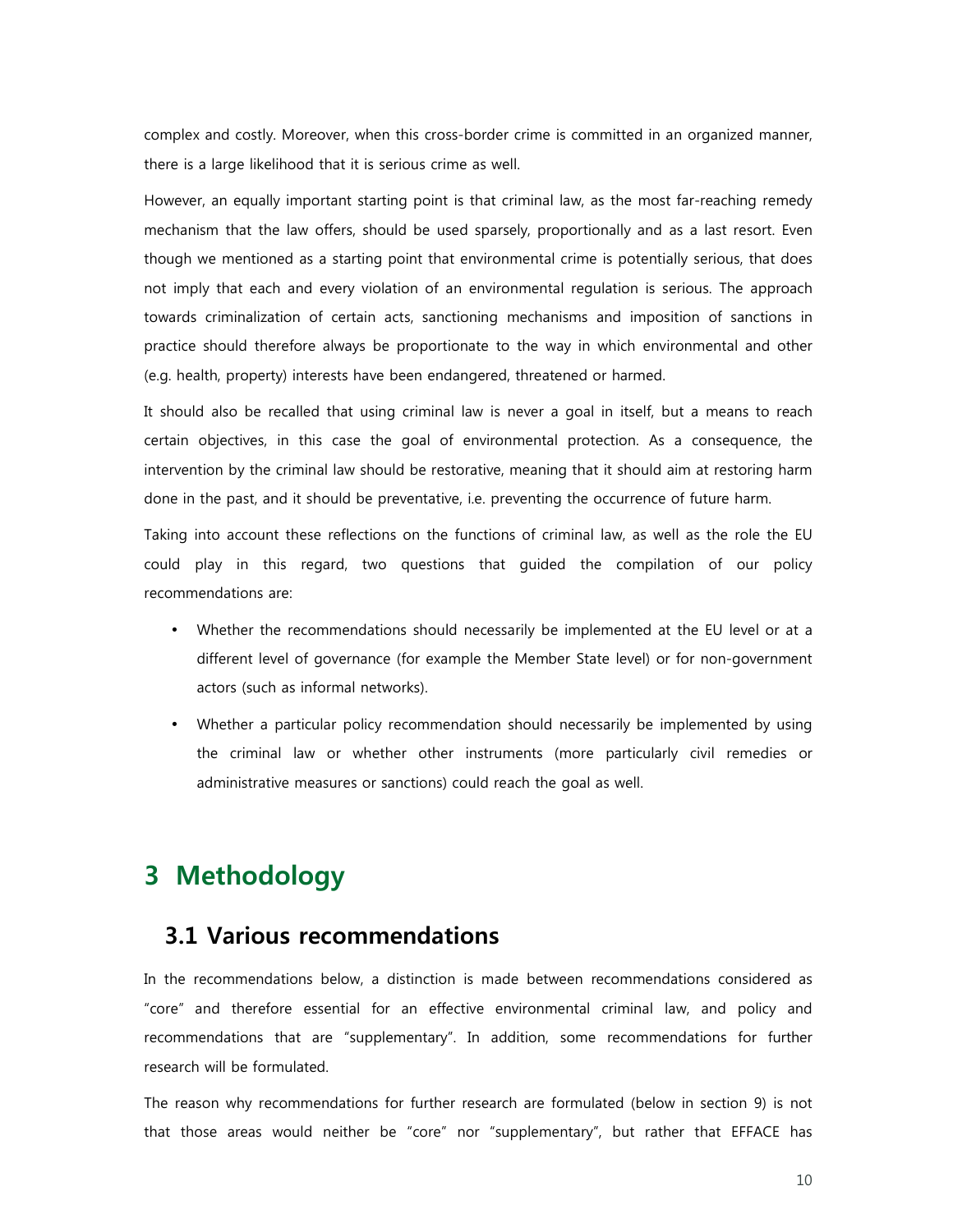discovered some potentially important issues, such as the possibility to increase the role of victims in the criminal procedure, which were not studied empirically and in-depth in our research. In order to make solid recommendations concerning these issues, further and more detailed research is needed which was not the subject of EFFACE. In order not to lose these ideas, we therefore recommended to devote further research to them.

## **3.2 Multi-level governance**

It was already made clear that recommendations can be formulated at different levels of governance and potentially also to non-government actors. In order to clearly identify the addressees, the recommendations below do not only distinguish between core and supplementary recommendations (and points for further research), but equally make clear whether the particular recommendation should be implemented at the EU level or rather by Member States or via other (potentially also non-state) actors or informal networks.

## **3.3 Limits**

The reader should be aware that these recommendations do not pretend to provide a comprehensive answer on how an effective environmental criminal law and policy in the EU could be formulated. Some topics may potentially be interesting, but could not be further examined. One example is the desirability of criminal liability of legal entities and the specific question of the attribution of criminal responsibility within legal entities. Some other topics (like for example the external dimension of criminal responsibility or the role of civil society) were briefly touched upon, but were not the subject of more thorough research within EFFACE. It is precisely for that reason that recommendations are only formulated on those issues on which research could be done, thus providing a solid basis for those recommendations; for other issues, as mentioned above (3.1), suggestions for further research are formulated.

We will now turn to the recommendations, separating them in recommendations related to the EU (section 4), the Member States (section 5), guidelines (section 6), improving enforcement cooperation and data collection (section 7) and with respect to the external dimension (section 8). The topics for further research (section 9) conclude these recommendations.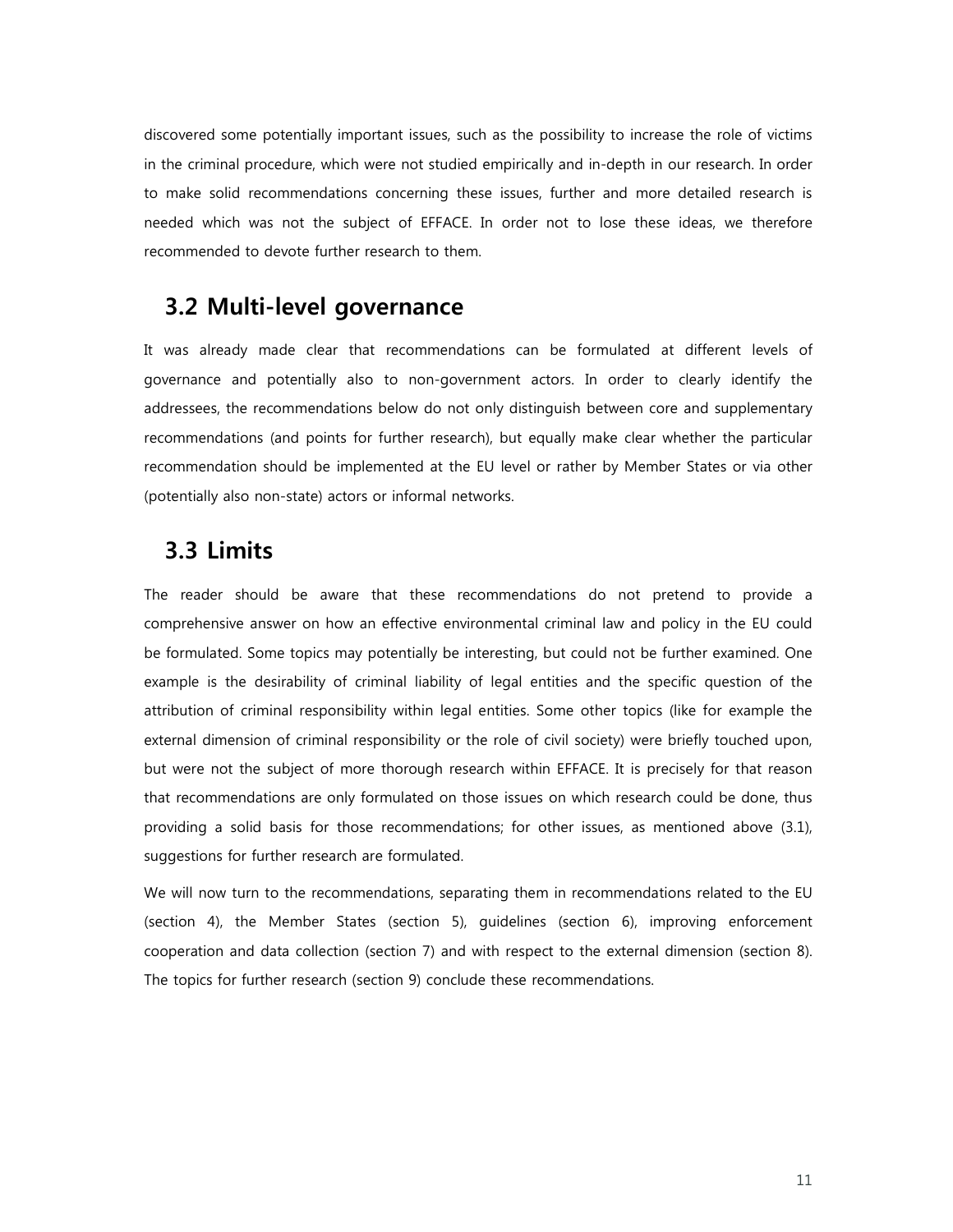# **4 Proposals concerning the EU level**

## **4.1 Core proposals**

**Core Proposal 1: The fact that environmental crime has been committed in the context of organised crime should be considered an aggravating circumstance in the Environmental Crime Directive.** 

Several EFFACE studies have identified that in some cases criminal organisations engage in environmental crime. 7 In some cases (but not always) this organised crime has a cross-border character. As indicated above, the mere fact of being transboundary does not make environmental crime more serious. However, the fact that environmental crime takes place within the context of organised crime does give it a more serious character. Examples are notably wildlife crime and illegal trafficking of waste. Hence, this element (environmental crime taking place in the context of organised crime) should be considered an aggravating circumstance in relevant EU legislation, which implies the possibility for the judge to impose an increased penalty.<sup>8</sup> The possibility to impose higher sanctions when the environmental crime occurs in the context of organised crime should be made explicit in the Environmental Crime Directive. The notion of organised crime is a very vague one on which national interpretations may vary; therefore we do not define the term in these recommendations. In many international documents organised crime has already been defined; however, within the EU there is no uniform definition. For that reason the term may be subject to further development via guidelines (see section 6 below). It should be noted that the mere fact that we recommend to consider organised crime an aggravated circumstance does not imply that the EU also needs to prescribe minimum sanctions. 9

## **Core Proposal 2: Rules on the confiscation and forfeiture of the proceeds of environmental crime should be adopted at the EU level.**

<sup>&</sup>lt;sup>7</sup> See in that respect *inter alia* Fajardo del Castillo (2015a) and Fajardo del Castillo (2015b).

<sup>8</sup> This was explicitly recommended by Vagliasindi (2016).

<sup>9</sup> EFFACE does not take a uniform position on the need for minimum sanctions. See section 4.3 below.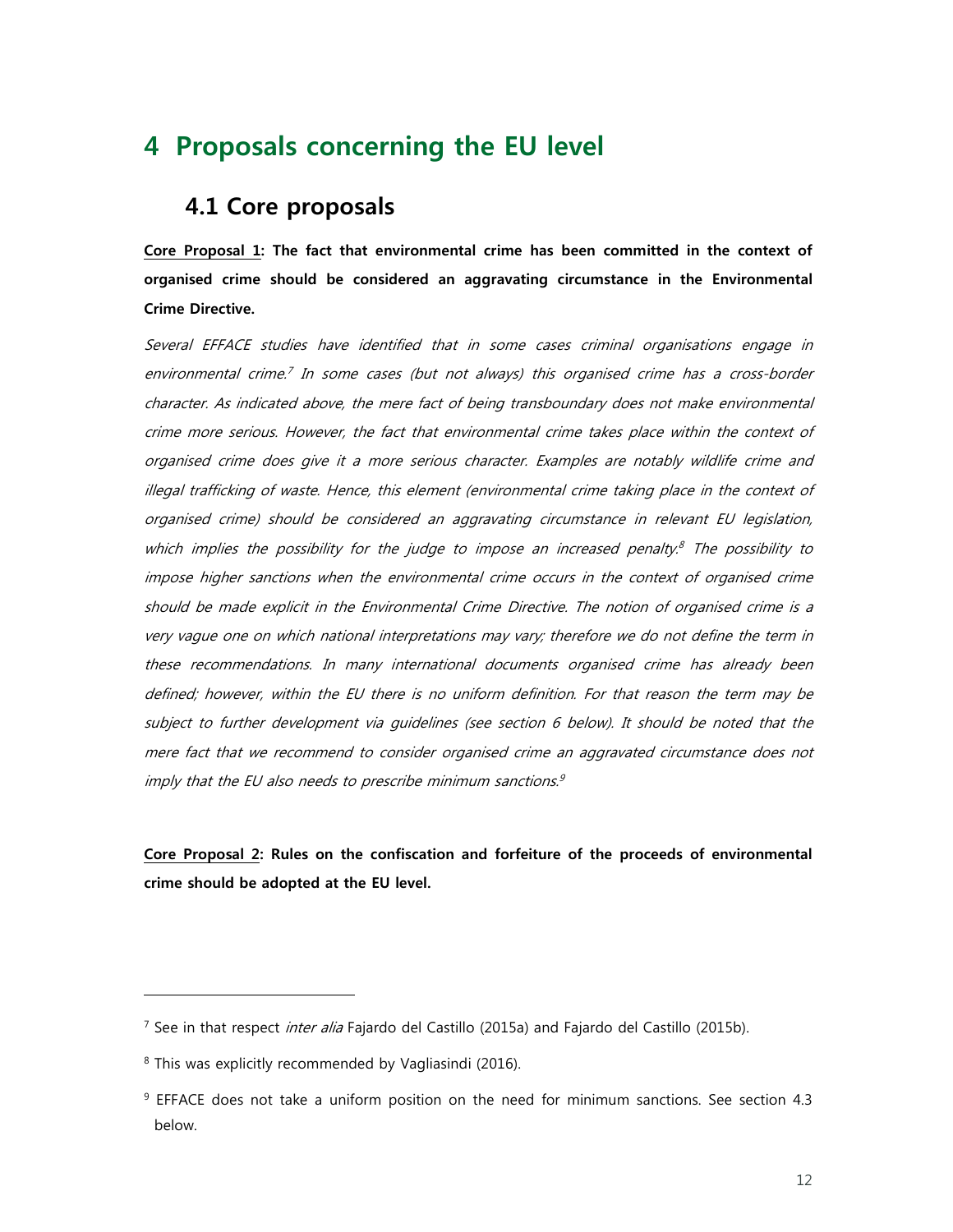Above (section 2) we mentioned that the need for restoration of harm done in the past is one of the crucial starting points of these recommendations.<sup>10</sup> Restoration implies that "crime should not pay". As a result, not only the environment, but also the perpetrator should be put back in the position (s)he was in before the crime. This is referred to as "restitutio ad integrum". This does not only mean that for instance illegally deposited waste would have to be removed and any soil or water contamination resulting from it be cleaned up, but also that profits made as a result of environmental crime should be seized and forfeited. This is an important recommendation to be implemented at the EU level, since removing financial gains of a crime also constitutes an element of what makes penalties "dissuasive, effective and proportional". Forfeiture of proceeds certainly adds to the effectiveness of sanctions and to their dissuasion. Since there still are considerable differences in this respect at the Member State level, harmonisation at EU level is indicated. Again, this could take place via a revision of the Environmental Crime Directive, but could also be implemented in other specific (eventually international) instruments addressing the proceeds of crime (e.g. the Money Laundering Directive or the Directive on the Freezing and Confiscation of Proceeds of Crime). 11

Rules addressing the proceeds of crime are already present in many sectoraldirectives and in other international instruments, usually in the context of money laundering, but our recommendation is to broaden the scope of this instrument in order to make it applicable to all environmental crimes.

**Core Proposal 3: Impose an obligation on Member States to provide data on the number of violations, prosecutions and imposed sanctions for violations of national provisions implementing European environmental law, commonly referred to as the environmental acquis.** 

This obligation to gather data is a logical consequence of the fact that the Environmental Crime Directive itself imposes the obligation on Member States to have "effective, dissuasive and proportional" penalties for violation of the national legislation implementing certain parts of the environmental acquis. In order to be able to verify whether Member States implement the obligation to ensure that violations are subject to "effective, dissuasive and proportional" sanctions it is necessary that data on violations and sanctions is available. It would especially be important to

<sup>&</sup>lt;sup>10</sup> See more particularly Faure, Gerstetter, Sina and Vagliasindi (2015) and see Faure and Philipsen (2016).

<sup>&</sup>lt;sup>11</sup> See Mitsilegas (2016).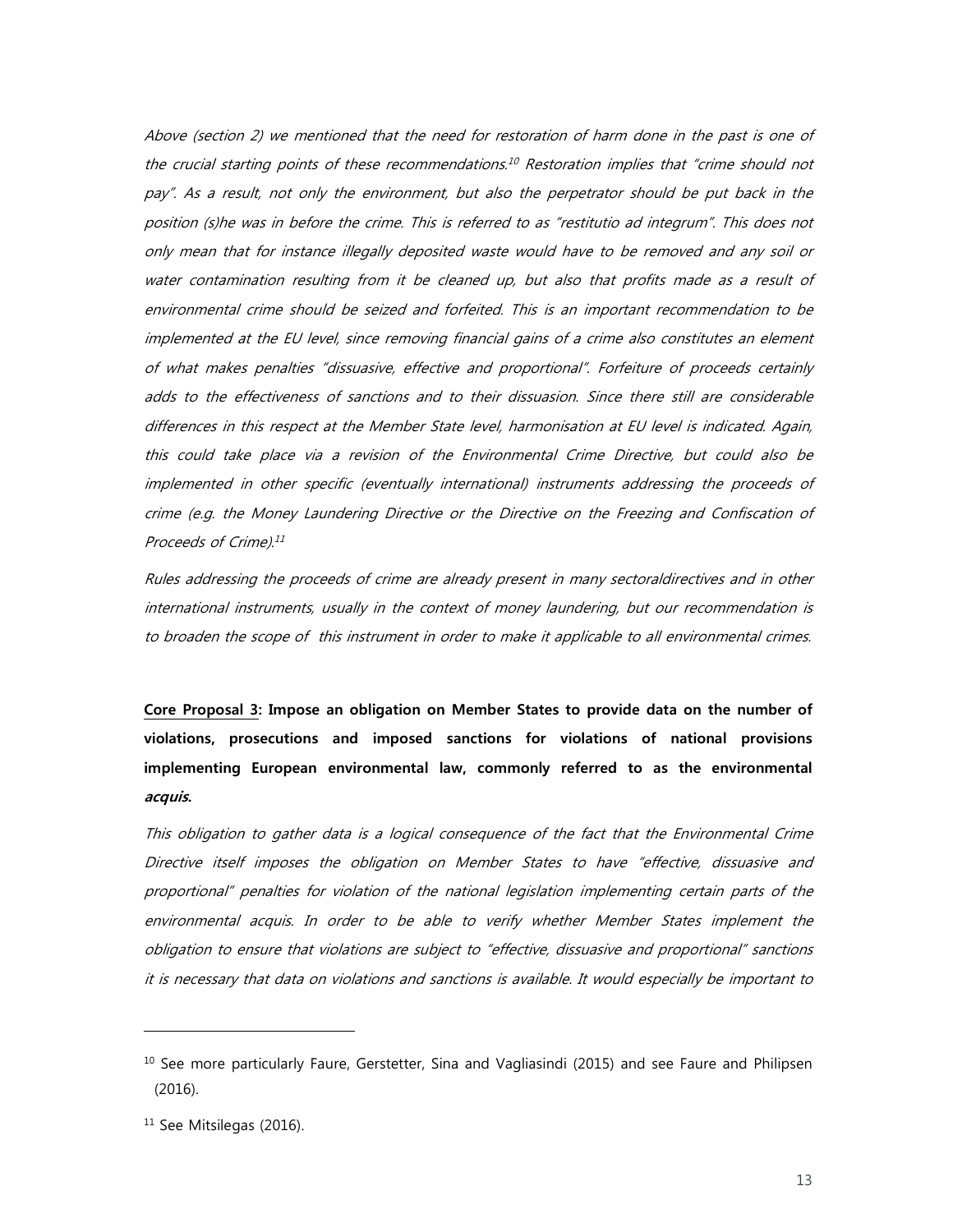impose an obligation on Member States to provide data on output, i.e. the number of installations inspected, the number of violations discovered, results of those violations in terms of sanctions imposed, numbers of prosecutions, etc. This could also be linked to data on input in enforcement (e.g. the number of staff fulltime equivalent devoted to monitoring compliance with environmental legislation). Some best practices already exist in this respect, for example in Ireland and in the Flemish Region of Belgium.<sup>12</sup> These indicate that data on the relationship between input and output can be collected without imposing a significant additional burden on authorities. However, ideally information would not only be collected on output, but also on outcomes. The latter would imply that information is also available on whether specific enforcement actions lead to the consequence of fewer perpetrators engaging in environmental crime; ideally, improvements of environmental quality resulting from enforcement actions could be measured or at least be assessed in a meaningful way qualitatively. Although improving environmental quality should ideally be the consequence of enforcement actions, it is recognised that that may be too difficult to achieve on a short term.

## **4.2 Supplementary Proposals**

**Supplementary Proposal 1: Make clear in the language of Directive 2008/99 that not only criminal sanctions can provide "effective, dissuasive and proportional" sanctions.** 

In the current language of Directive 2008/99, more particularly in Preamble (3), it is held that criminal penalties "demonstrate a social disapproval of a qualitatively different nature compared to administrative penalties or a compensation mechanism under civil law". As a consequence, Article 5 prescribes that the penalties should not only be effective, proportionate and dissuasive, but should equally be "criminal penalties". This language suggests that effective remedies for environmental crime could only consist of criminal penalties. Given the starting point mentioned above that criminal law is a tool of last resort, it should be signalled in the Directive that, where possible and appropriate, other remedies (civil or administrative sanctions) could also be effective, proportional and dissuasive. This suggestion is especially important in the light of developments in Member States towards an increasing use of administrative sanctions 13 , more particularly administrative fines

 $12$  See the Environmental Enforcement Reports published on a yearly basis by the Flemish High Council for Environmental Enforcement, also available in English on: www.vhrm.be.

<sup>&</sup>lt;sup>13</sup> See Faure and Svatikova (2012).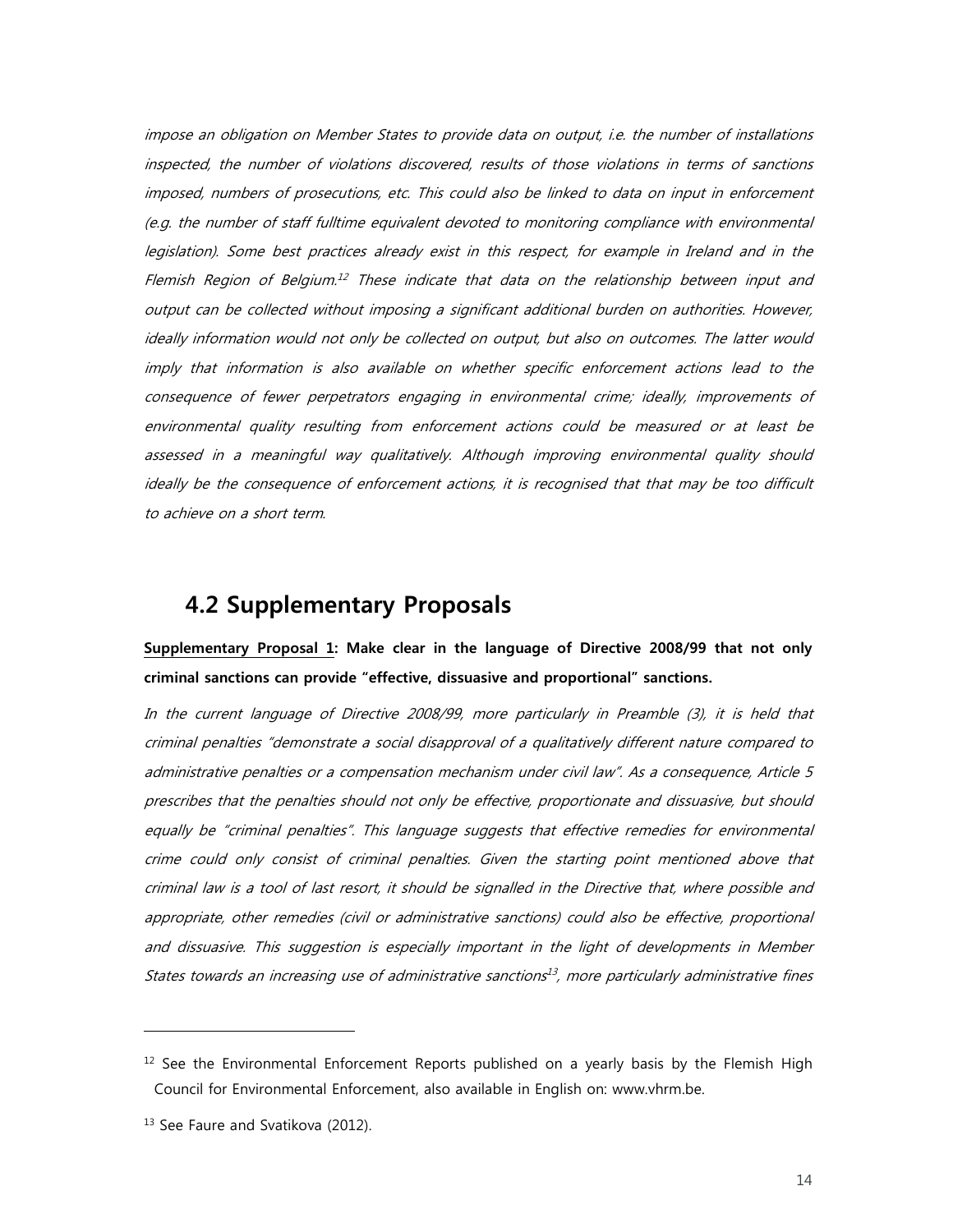for environmental crime. Two further comments should be formulated in this respect: first, the fact that attention should be paid not only to criminal sanctions, but also to administrative and/or civil sanctions, requires adequate attention to avoiding the so-called "double jeopardy" or "ne bis in idem" principle, especially in the light of the case law of the European Court on Human Rights in Strasbourg. According to this principle, one offence should in principle only receive one punitive sanction (either via criminal or via administrative law). Second, the fact that we recommend a "tool box approach" to sanctioning does not mean that there is no scope for criminal law in specific cases. In the introduction (see section 2 above) it was stressed that environmental crime has to be considered a potentially serious crime. Moreover, in some cases criminal sanctions can have an expressive function of strong moral disapproval that other measures may lack; criminal law can also facilitate investigations by allowing investigators to use certain investigative techniques (like e.g. wiretapping) that may not be available when using other instruments such as administrative law. In sum: even though it is here recommended to make clear in the language of the Environmental Crime Directive that effective remedies for environmental crime can also consist of other instruments than criminal penalties, it is equally important to stress that for particular cases where criminal law really does have an added value, it should of course be available and be applied in an effective and appropriate manner.

#### **Supplementary Proposal 2: Improve the Environmental Liability Directive**

During the drafting of the Environmental Liability Directive a lot of central issues which crucially determine the scope of environmental liability (such as causation, attribution of loss, compulsory financial guarantees and the justificative effects of complying with a permit) were all excluded from the scope of the Directive. As a result, it is widely held in the literature that the scope of the Environmental Liability Directive is too limited.<sup>14</sup> Since it was held that improving environmental liability and hence private enforcement can be an important tool in the fight against environmental harm, improving the effectiveness of the Environmental Liability Directive could also be considered an effective tool against environmental crimes. One issue to be considered in this regard is to make the Environmental Liability Directive and the Environmental Crime Directive more consistent with each other, e.g. in relation to what is considered an environmental damage. It is important to stress that appropriate environmental liability rules are an element of the toolbox approach which was advocated above. In that respect it is also important to stress that in some legal systems non-

<sup>&</sup>lt;sup>14</sup> See Vagliasindi (2016).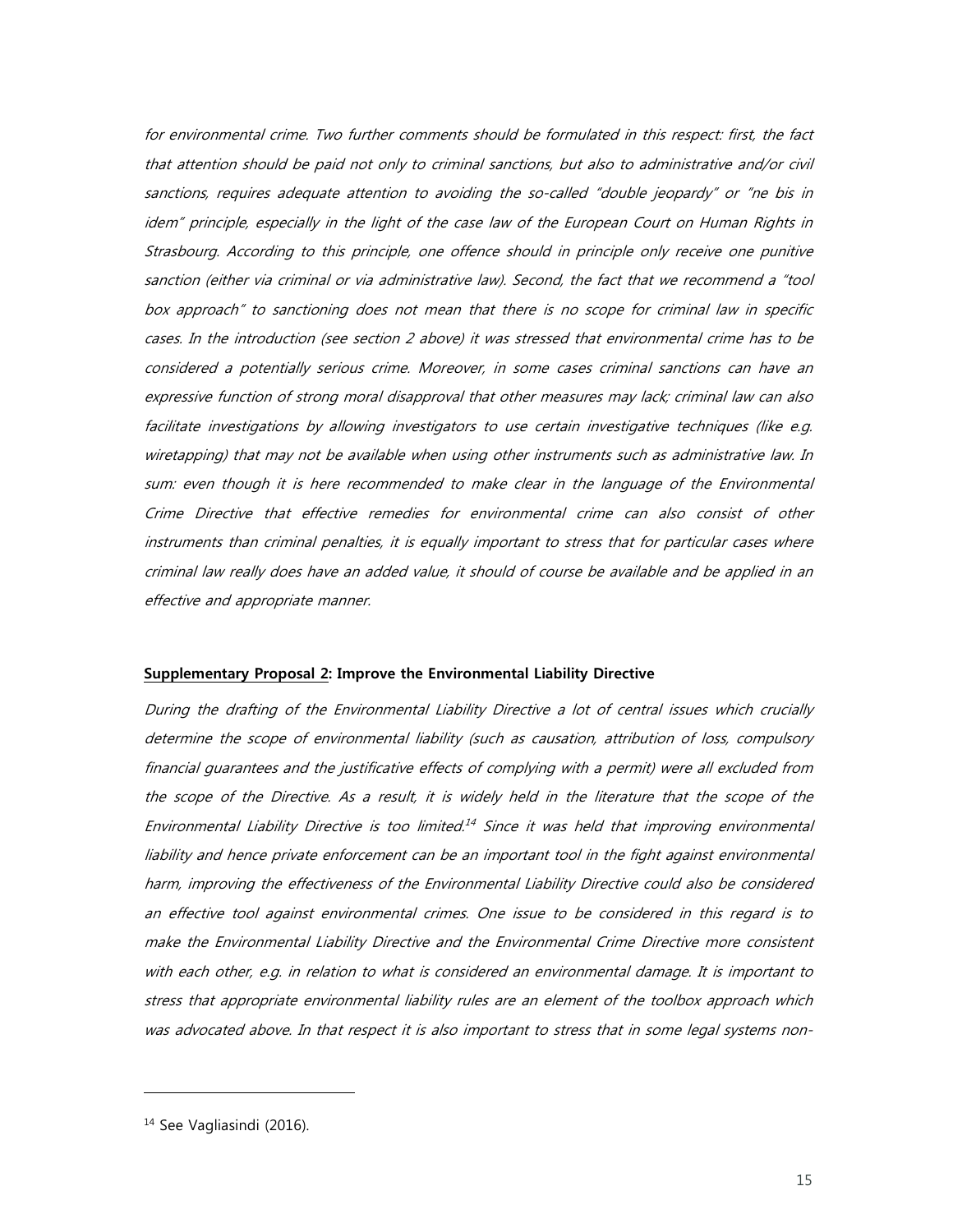governmental organisations (NGOs) may be able to bring cases where a public prosecutor is unable to do so.

## **4.3 Harmonising Sanctions?**

Article 83 of the Treaty on the Functioning of the European Union (TFEU) now explicitly allows the European legislator to "establish minimum rules with regard to the definition of criminal offences and sanctions". In some areas, such as insider trading and market abuse, the European legislator has already made use of this possibility to define minimum sanctions.

The question whether minimum sanctions should be provided for in the Environmental Crime Directive, is an important issue which we have neither classified as "core" nor as "supplementary". Several arguments in favour and against minimum sanctions can be advanced, but the EFFACE researchers have no uniform position and EFFACE has not produced evidence which would allow conclusive recommendations on the matter. Nevertheless, because this is an important and much discussed topic, we will discuss the various arguments in some detail below.

It should be noted that when discussing the harmonisation of sanctions, such harmonisation could take different forms. One option would be to harmonise minimum sanctions in the strict sense of the word, taking the form "behaviour x should be punishable with a fine of at least y or at least y months in prison". However, it would also be feasible to harmonise rules on minimum maximal ("mini-max") sanctions, taking the form of "behaviour x should be punishable with a maximum sentence of no less than y months in prison".

When discussing the possible harmonization of sanctions, it should be recalled at the outset that three Member States (the United Kingdom, Denmark and Ireland) have opted out of the provisions on the area of freedom, security and justice of the Lisbon Treaty. The UK and Ireland – but not Denmark – are thereby allowed to decide on a case-by-case basis whether they want to adopt such provisions. If a harmonization of sanctions based on Article 83 TFEU were enacted, it would therefore not apply to at least one of those three Member States that have opted out.

#### 4.3.1 Arguments in favour

• Disparities between sanctioning levels in Member States could lead to a race to the bottom and to so-called "pollution havens". This would mean that if one Member State would for instance have very low statutory sanctions, it would be able to attract businesses that could relocate to that "pollution haven". Minimum sanctions would hence be needed to avoid such a race to the bottom. This argument probably is less strong in the case of minimum maximal sanctions, because there is no guarantee that increasing the maximum sanction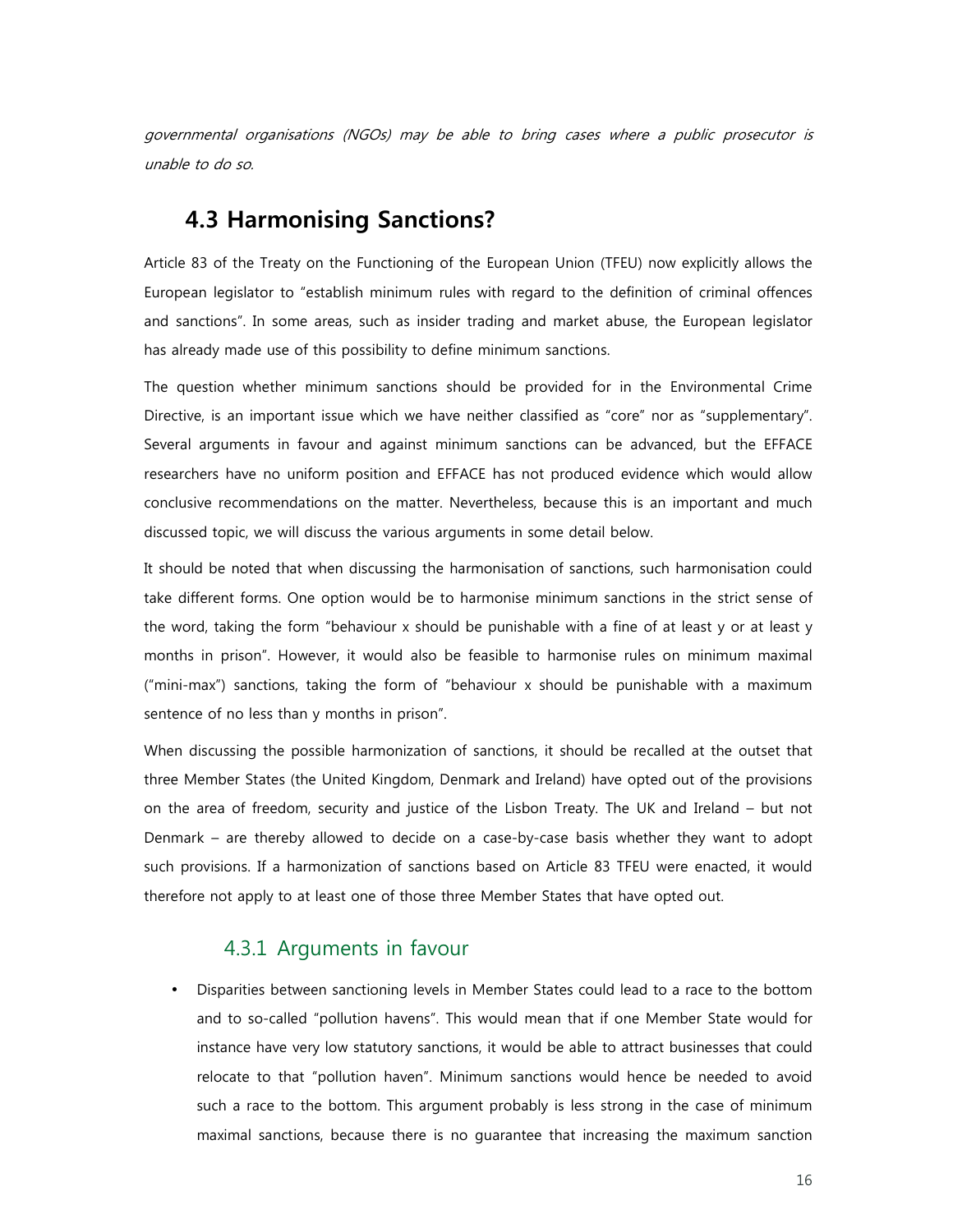for a certain crime will also lead to an increase in average sanctions and hence help avoid the creation of "pollution havens".

- The harmonisation of sanctions could be needed to signal what was mentioned as a starting point in the introduction - i.e. that environmental crime is serious crime. Minimum and minimum maximal sanctions would send an important signal towards the national legislator in the Member States, but also towards prosecutors and other actors in the enforcement chain such as the judiciary, that they should take environmental crime more seriously.
- Harmonised sanctions are needed to ensure that all Member States fulfil the formal preconditions for using certain instruments of judicial cooperation, where often a certain sentence is required for a certain crime as a precondition for using the particular instrument of judicial cooperation in investigating/prosecuting the crime in question.

#### 4.3.2 Arguments against

- There is so far no convincing proof or evidence that the minimum statutory sanctions in Member States for environmental crime or the maximal sanctions are too low. Hence, it is not clear that there is a real problem to be solved with minimum or minimum maximal sanctions.
- Imposing minimum or minimum maximal sanctions through EU legislation may be problematic in terms of the internal coherence of the legal orders of Member States. Fixed minimum fines could have a different dissuasive effect depending upon, for instance, income levels in particular states and would, if adopted at, therefore have to be differentiated accordingly. Moreover, if EU-defined minimum or minimum maximal sanctions only exist in the field of environmental crime, this may lead to a situation where in a given Member State the sanctions for environmental crime may be disproportionately high as compared to those for other serious forms of crime.
- Harmonising minimum levels of sanctions in statutes would not necessarily be an effective solution to the race to the bottom as long as inspections and monitoring are not harmonised either and crime may therefore go undetected or not prosecuted. Moreover, prosecutorial discretion cannot be controlled either, nor can the freedom of the judiciary to determine the appropriate sanctions in a given case.
- There is hence a danger that minimum sanctions would merely constitute window-dressing, which could potentially have serious perverse effects. Experience in the US where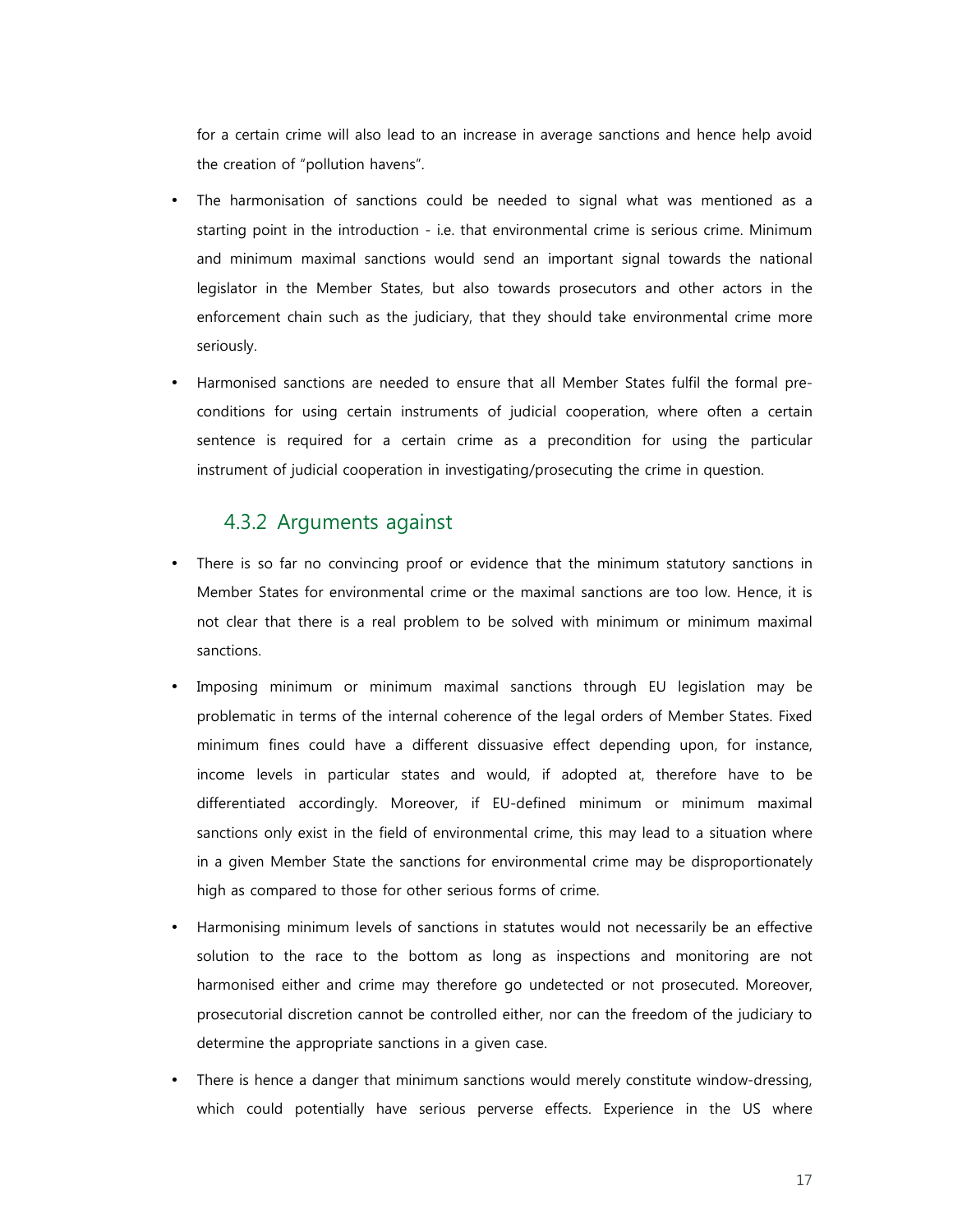mandatory sentencing guidelines existed has shown that those had devastating effects for the sanctions actually imposed for environmental crime.<sup>15</sup> Judges considered those minimum sanctions too harsh and thus avoided imposing the sanctions. Also, if prosecutors feel that those sanctions are considered as unfair or unreasonable, the consequence may be that no criminal prosecution at all takes place in order to avoid the minimum sanctions. <sup>16</sup> Therefore, if some approximation of actual sanctioning practice in MS were desirable, the appropriate way to do this would be via bottom-up non-binding guidelines drafted by prosecutors or the judiciary (see section 6) rather than via top-down tools imposed by the European legislator.

- Since local specific circumstances in Member State may differ, so may specific sanctioning goals. This is rather an argument for leaving discretion to Member States. If anything is proposed with respect to harmonising sanctions at EU level, a wide range of sanctions should be provided for, leaving large discretion to Member States. Stronger minimum or minimum maximal sanctions for aggravating circumstances, for instance, when environmental crime is committed as organised crime, are a more flexible approach than to establish minimum or minimum maximal sanctions for any kind of environmental crime. It should also be kept in mind why certain sanctions are imposed (e.g. changing behaviour, eliminating financial incentives of crime, proportionality, compensation and deterrence).
- Increasing the statutory level of penalties does not automatically increase the level of deterrence; criminological literature has indicated that higher statutory penalties do not necessarily lead to more deterrence.<sup>17</sup>

#### 4.3.3 Result

<sup>15</sup> See e.g. Barrett (1992) and Babbitt et al (2004).

<sup>&</sup>lt;sup>16</sup> Also, in an EFFACE workshop the expectation was expressed that prosecutors might react in a similar way and simply drop charges in cases where they found the statutory sanction to be too high, see Report of the EFFACE workshop on "Enhancing the EU's efforts to combat environmental crime – the path ahead", held in London in October 2015, available at http://efface.eu/workshop-enhancing-eu%E2%80%99s-efforts-combat-environmental-crime- %E2%80%93-path-aheadhttp://www.efface.eu/.

<sup>&</sup>lt;sup>17</sup> See e.g. Andenaes (1974).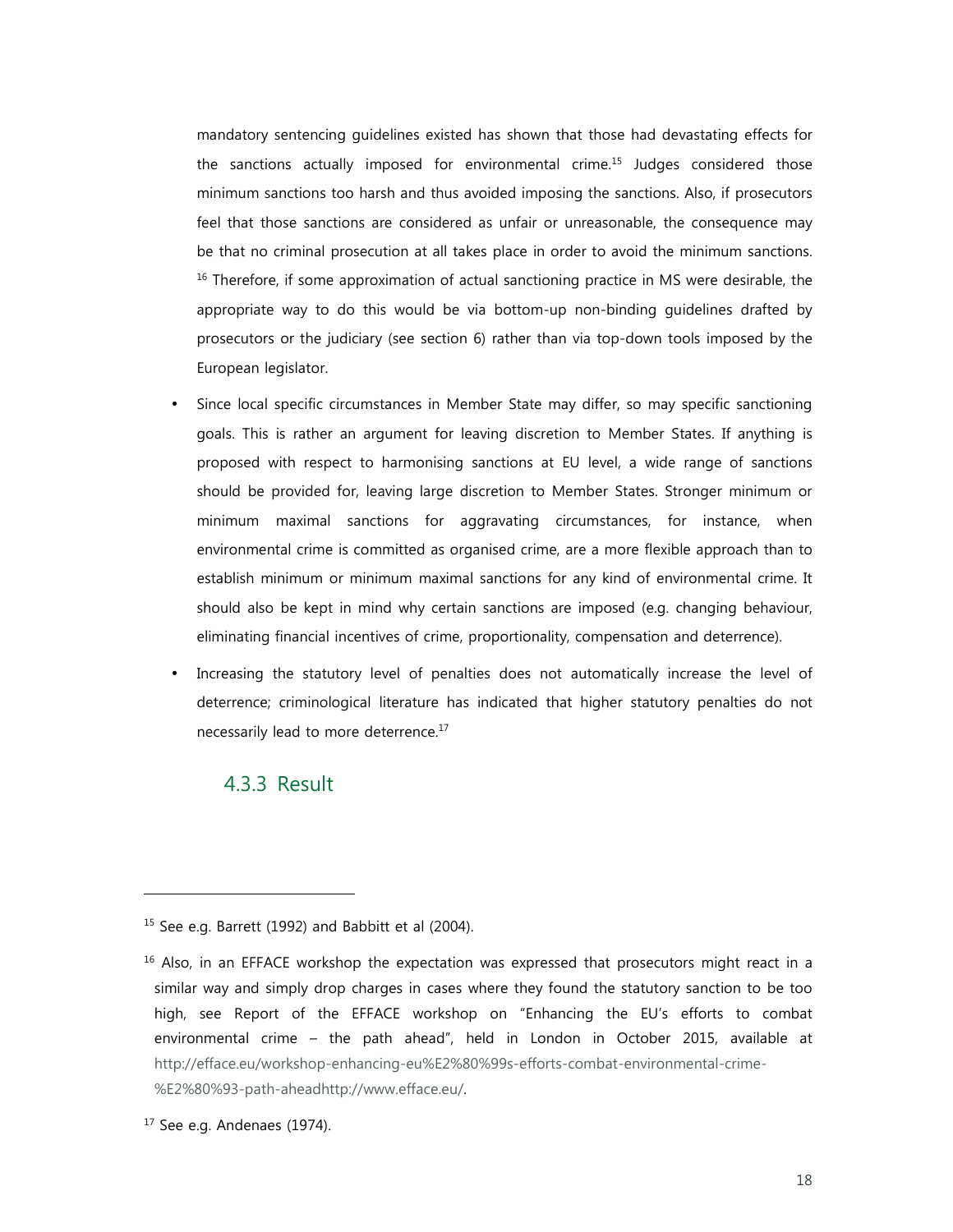EFFACE does not take a position on whether imposing minimum or minimum maximal sanctions on environmental crime is warranted at this moment. There are good arguments for and against such an approach; it is ultimately a matter of political discretion. The argument in favour of minimum or minimum maximal sanctions for environmental crime may be stronger with some environmental crimes than with others. At the policy level minimum sanctions are often discussed in relation to illegal trafficking of waste or wildlife crime. From a more theoretical perspective there may, all aspects considered, not be a strong argument to impose minimum or minimum maximal sanctions specifically for these types of environmental crime. However, it is important to consider that these are areas which have high priority on the political agenda and consequently on the enforcement agenda as well. If the arguments above in favour of minimum or minimum maximal sanctions would hence be considered convincing, it is likely that this would apply more particularly to these two types of environmental crime. Generally, it has to be clear that a minimum or minimum maximal sanctioning mechanism makes no sense if no information is collected on sanctions that are actually imposed in Member States, allowing an evaluation of the effectiveness of such rules. That is why data collection by Member States, as mentioned above, is considered crucial (see section 4.1).

## **5 Member States**

For the Member States, there are core proposals only.

In line with the 'bottom-up approach' to harmonisation advocated by law and economics scholars<sup>18</sup>, the legal principle of subsidiarity, and the fact that currently there are many differences between the legal systems of EU Member States, there are two core recommendations addressed at Member States rather than the EU level.

## **Core Proposal 1: Promote effective sanctions, including civil and administrative sanctions (also fines).**

As was mentioned already, criminal sanctions should be considered an ultimum remedium. Hence, it is important that Member States are encouraged, as is already done in many Member States today, to use a variety of different instruments, among which criminal law has to be considered a

<sup>&</sup>lt;sup>18</sup> See e.g. Faure and Leger (2014).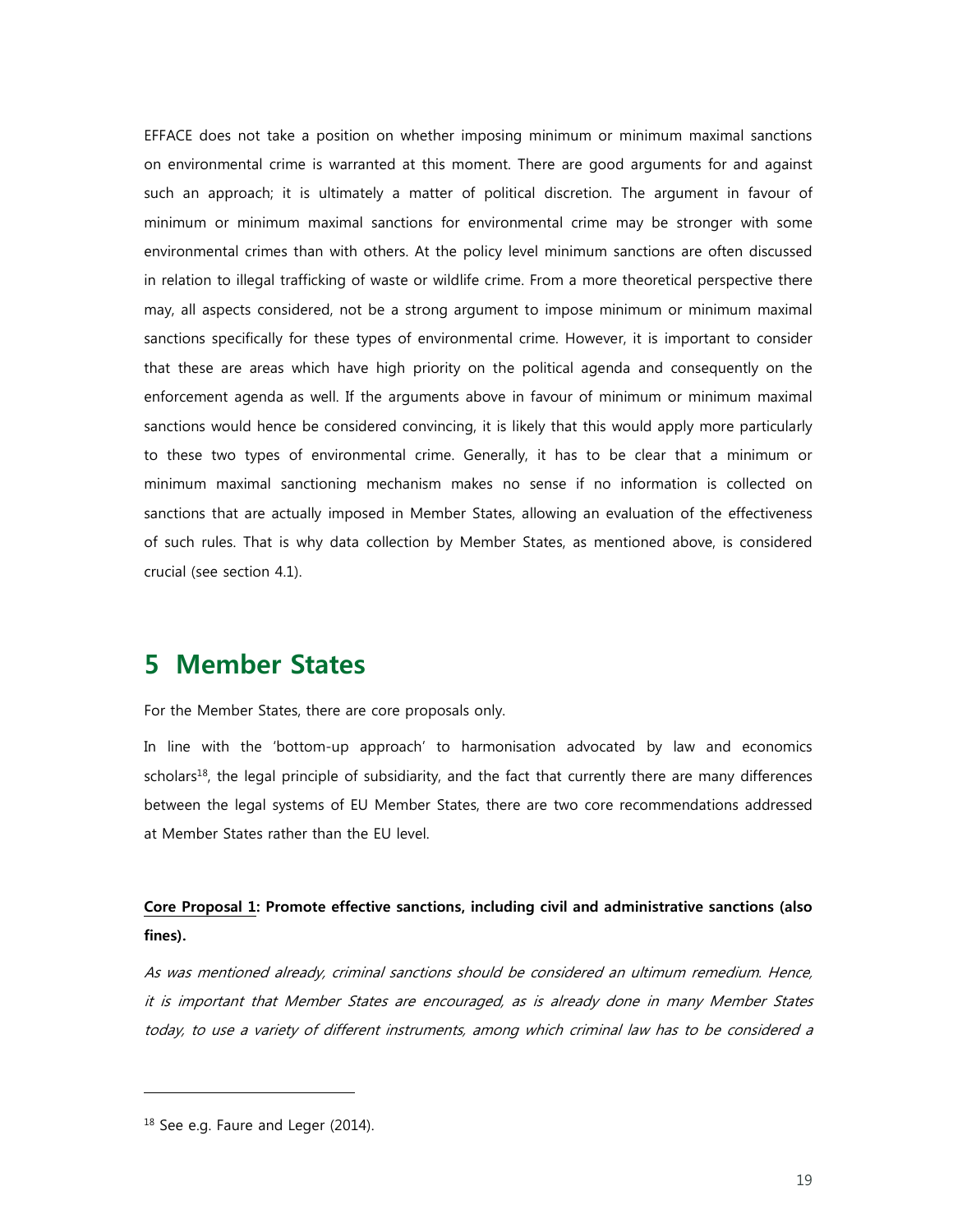last resort. Penalties should indeed be effective, proportionate and dissuasive; however, these requirements can to an important extent also be met by civil and administrative penalties. EFFACE research therefore supports a "toolbox" or "enforcement pyramid" approach whereby a variety of different instruments are made available to enforcers to react to specific environmental harm in an appropriate and proportionate manner.

An important aspect of making more use of sanctions that can be imposed by administrative agencies is that there may be a danger in providing too much power and discretion to administrative agencies. Public choice theory has pointed at the danger of administrative agencies being captured by industry, risks of collusion and lobbying. Those risks can to a large extent be avoided by providing guidelines to agencies and by requiring Member States to adopt a specifically defined enforcement policy and to publish it. This could also increase accountability and transparency of enforcement policy.

As far as the effectiveness of sanctions is concerned, the goal of a sanction may be to inflict costs (e.g. via an administrative fine) on a perpetrator in order to reach a behavioural change; however, inflicting such a cost (e.g. on a company) also may lead to costs to society. Since resources are limited choices will have to be made on the most effective way in which enforcement resources can be targeted. A targeted enforcement approach should ideally differentiate between enforcement actions in such a way that the sanctions imposed are effective, while at the same time corresponding to the type of environmental crime and the perpetrator. For example, a distinction should be made between different types of perpetrators (small versus large firms, repeat offenders versus first time offenders etc.).

#### **Core Proposal 2: Introduce and use complementary sanctions and measures.**

Since prevention and restoration are core features of an effective environmental criminal policy, the criminal penalty system should no longer only consist of the "classic" sanctions like fines and imprisonment. Other sanctions, aiming at restoration of harm done in the past or prevention of future harm can be as effective, dissuasive and proportionate as a fine or prison sanction. Hence, Member States should include those complementary sanctions within their sanctioning toolbox. The example of forfeiture of illegal profits obtained through environmental crime was already given (see section 4.1), but many other complementary sanctions can be envisaged as well. The way in which Member States have currently incorporated those complementary sanctions in their legislation varies strongly. Not only are there variations concerning the complementary sanctions that are available, but in some systems they are of a criminal nature; in others, they can be imposed as a civil penalty or as an administrative measure (e.g. a prohibition to further use a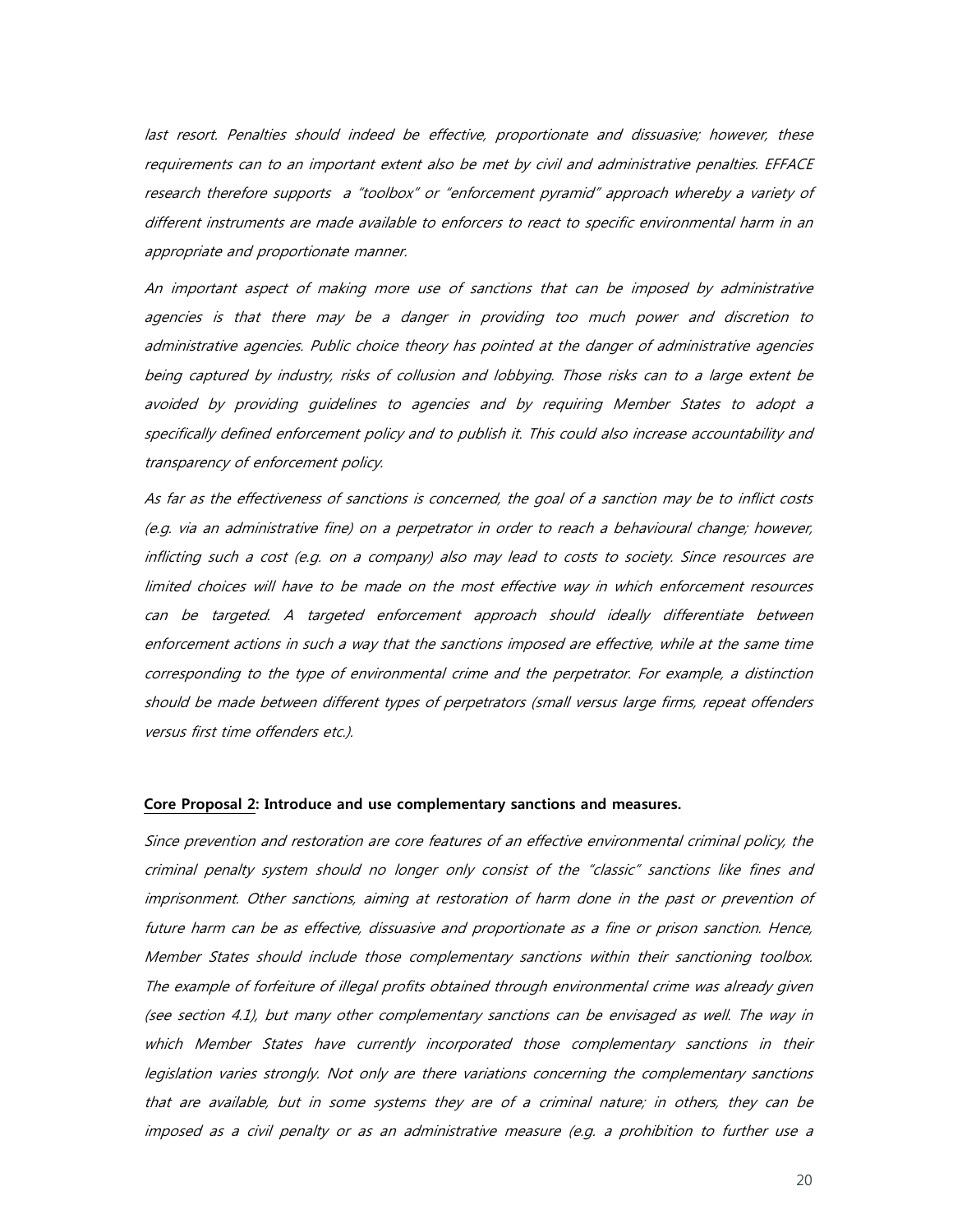polluting installation). The specific form of such remedies can of course differ. In some legal systems, they will be considered a sanction; in another a measure. This often depends on whether a specific complementary remedy (like e.g. an order to remove illegally deposited waste) will take the form of a civil penalty, an administrative measure, or will be imposed by the judge as the result of a criminal procedure. Given this variation between the Member States, harmonisation of those complementary sanctions at the EU level does not seem appropriate at this stage. It is merely recommended that Member States make more use of those complementary sanctions, either by providing for them in their legislation (to the extent that that is not yet the case) or by imposing them in practice. Obviously when imposed, a complementary sanction should also be accompanied by appropriate (financial) incentives, guaranteeing that the sanction will also be complied with. For example, a penalty payment, forcing the perpetrator to pay a certain amount for each day that the imposed measure has not been executed, may provide the required incentives.

## **6 Guidelines**

On this topic, there is one core proposal only:

## **Core Proposal: Draft non-binding bottom-up guidelines concerning prosecution and sentencing policy that can be applied throughout the EU.**

EFFACE suggests that non-binding bottom-up guidelines concerning prosecution and sentencing policy are formulated, to be used by prosecutors and judges and enforcement authorities in cases of environmental crime. These should ideally be developed bottom-up, building on existing efforts at collaboration between judges and prosecutors working in the field. Such guidelines could relate e.g. to the types of violations that would necessitate a prosecution via the criminal law rather than via other means (civil of administrative) as well as to the crucial role of restoration of environmental harm and how that could be achieved in specific cases. Moreover, guidelines could be formulated concerning particular types of penalties requested and imposed for particular types of environmental harm as well as in relation to what constitutes an "organised crime". They could also include examples of sanctions applied in the existing case law in various Member States.

Those guidelines may have an important educational effect. They will allow prosecutors and judges to receive information on the available options and sanctions used in other jurisdictions. To repeat: the character of the guidelines (as the name suggests) is that they provide guidance on a voluntary basis and are not mandatory. That is also the difference between minimum sanctions (discussed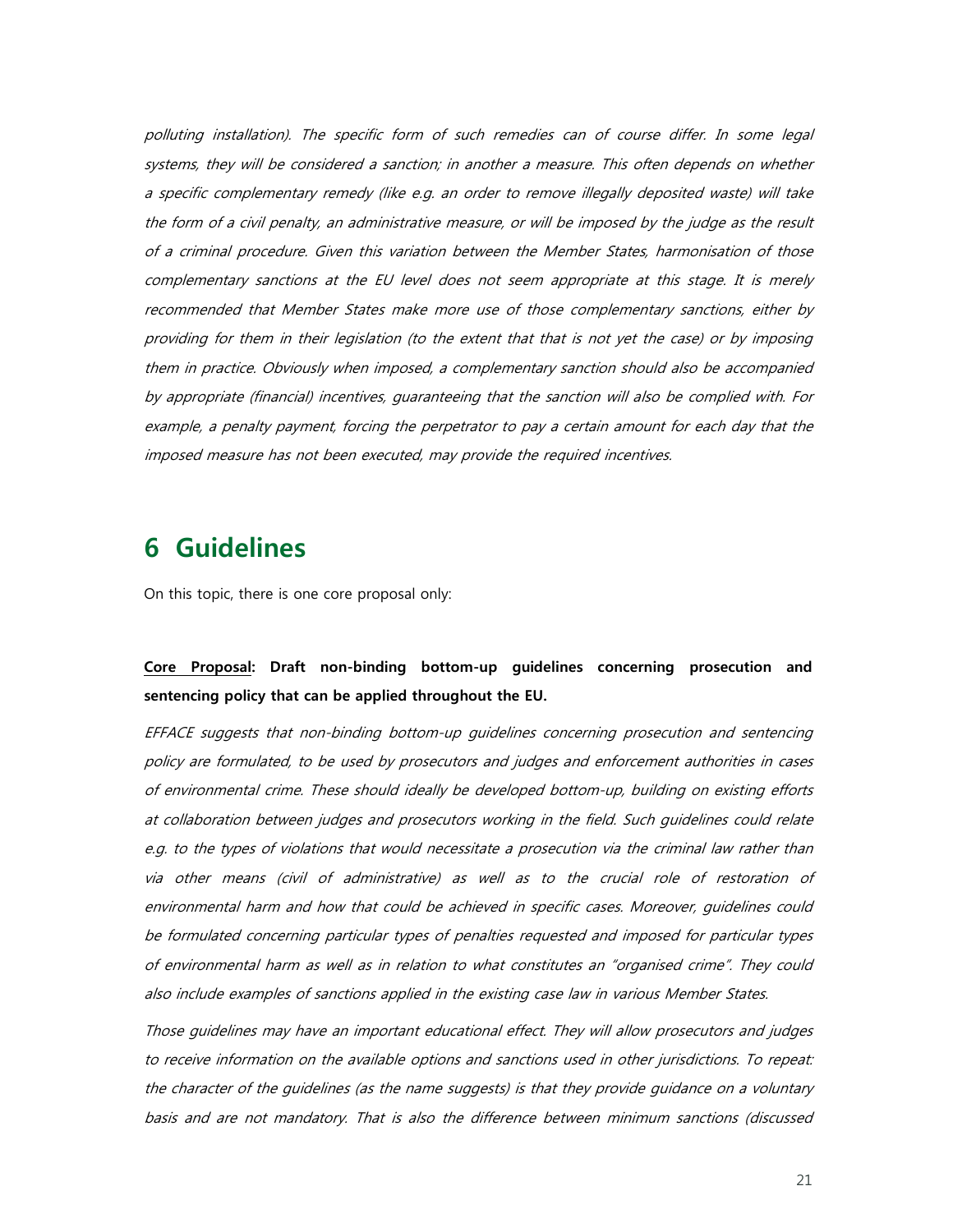above under 4.3) and guidelines. Whereas a directive imposing minimum sanctions would be a typical "top-down" instrument, lacking flexibility and imposing mandatorily what enforcement authorities in Member States should do, guidelines are "bottom up": they are voluntary and are merely based on an exchange of information whereby the relevant enforcers themselves indicate which type of sanctions they would consider under particular circumstances adequate for a particular perpetrator and a particular type of crime. The advantage of non-binding bottom-up guidelines is that local specificities in particular Member States could be taken into account, thus allowing for an appropriate differentiation where necessary. The advantage of guidelines is, moreover, that they are not rigid, but can in principle be flexible and hence can also be dynamically adapted to changing circumstances in time and place.

Already today there is increasing collaboration between prosecutors of environmental crime (within the European Network of Prosecutors for the Environment, ENPE) and among environmental judges (within the EU Forum of Judges for the Environment, EUFJE). This collaboration is of crucial importance: first, some environmental crimes have a cross-border character and therefore require transboundary collaboration. Second, information exchange between prosecutors and judges can also lead to mutual learning and to a bottom-up process of approximation of for example prosecution policy but also sanctioning policy, culminating in the proposed guidelines. Those nonbinding guidelines drafted by the experts in the fields could therefore constitute an important alternative to formal top-down minimum sanctions imposed by the European legislator.

Initiating and stimulating this process from the EU level by advocating that non-binding guidelines are formulated is important since those guidelines could contribute to the enforcement of the domestic legislation implementing EU environmental law. It would hence be a task of the EU level to stimulate that these guidelines would be created in a bottom-up manner (for example by financing the network of prosecutors). It may, moreover, be interesting to formulate bottom-up guidelines not only with respect to the sanctions that prosecutors solicit in the criminal court with respect to particular crimes, but also with respect to settlements they conclude with perpetrators of environmental crime. Settlements are also a reaction on environmental crime. However, the extent to which Member States allow prosecutors to conclude settlements may differ; and the decisions concerning those settlements may not be public in all Member States.

Moreover, in some Member States administrative authorities have the possibility to impose administrative fines as a remedy for environmental crime. To the extent that this is possible, one could equally envisage a bottom-up process whereby those administrative agencies would exchange information concerning the types of administrative fines they would impose for particular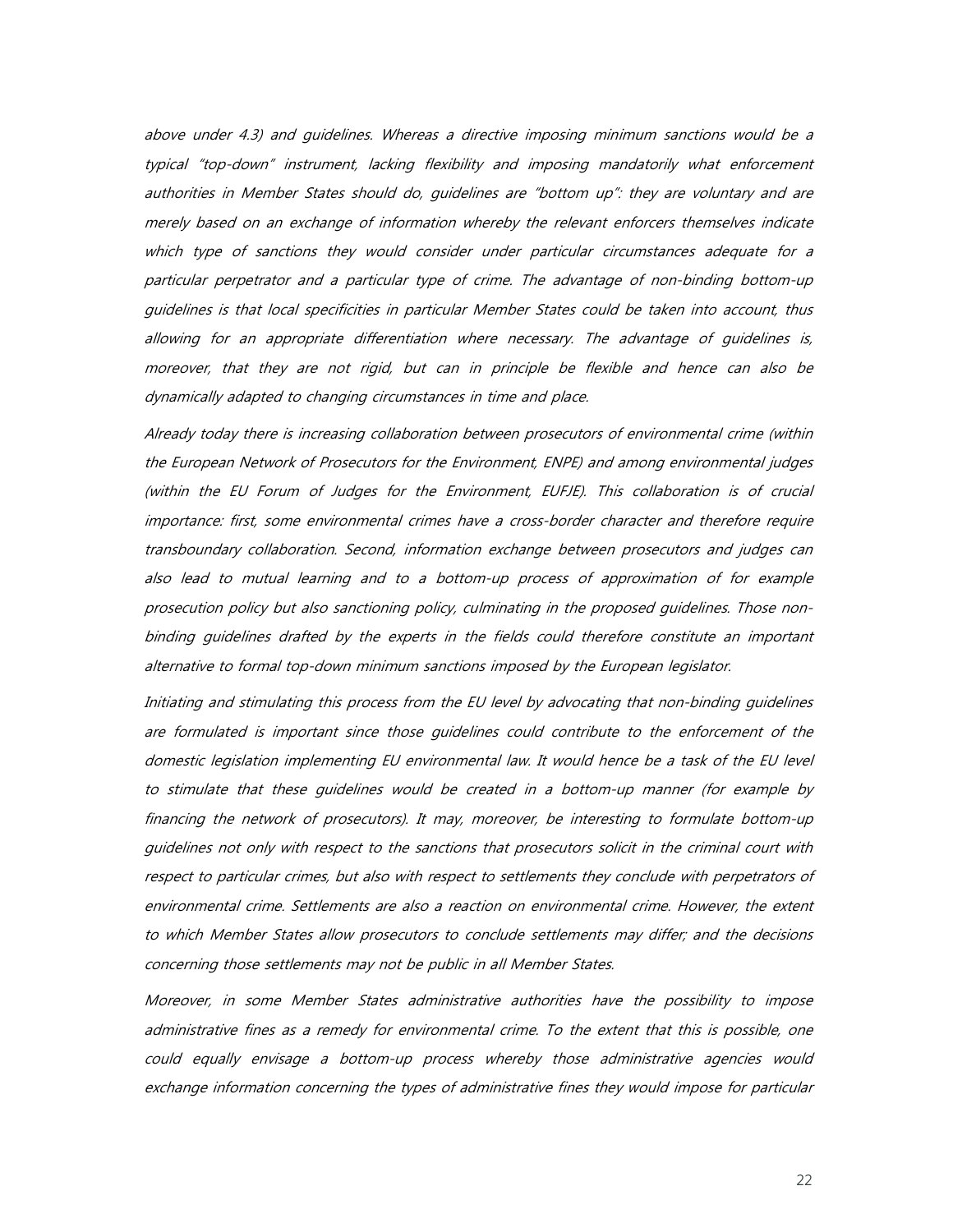types of environmental crime. This could also result in non-binding guidelines. IMPEL could be a potential forum for this.

Finally, it is important to stress that if such guidelines were drafted in English, translations in other Member State languages should be provided in order to make sure that those guidelines can be easily used by practitioners in all Member States.

# **7 Improving Enforcement, Cooperation and Data Collection**

## **7.1 Enforcement**

-

## **Core Proposal 1: Make environmental crime a priority both at the EU and at the Member State level.**

This barely needs any explanation: enforcement and prosecution policy always require choices being made, inter alia as far as capacity is concerned, but also concerning investments in human resources. When both the EU and the Member State level make clear that, as we stated as a starting point (1), environmental crime is a serious crime, this should also be reflected in the priority setting.

## **Core Proposal 2: Member States should provide for specialisation of prosecution and adjudication.**

It has been shown that especially where enforcement officers and prosecutors are specialised in environmental crimes, reactions against environmental crime are more effective. Environmental crime needs specific expertise, also among the judiciary. Already in 1977, the Council of Europe recognised the importance of creating specialised courts and prosecutors for environmental crime. 19 It is, moreover, important to stress that specialisation should not only exist among judges and prosecutors at the first instance level. It is equally important to have this in courts of appeal.

**Core Proposal 3: The EU should set minimum criteria for inspections and monitoring.** 

 $19$  Resolution 77/28 on the contribution of criminal law to the protection of the environment of the Council of Europe.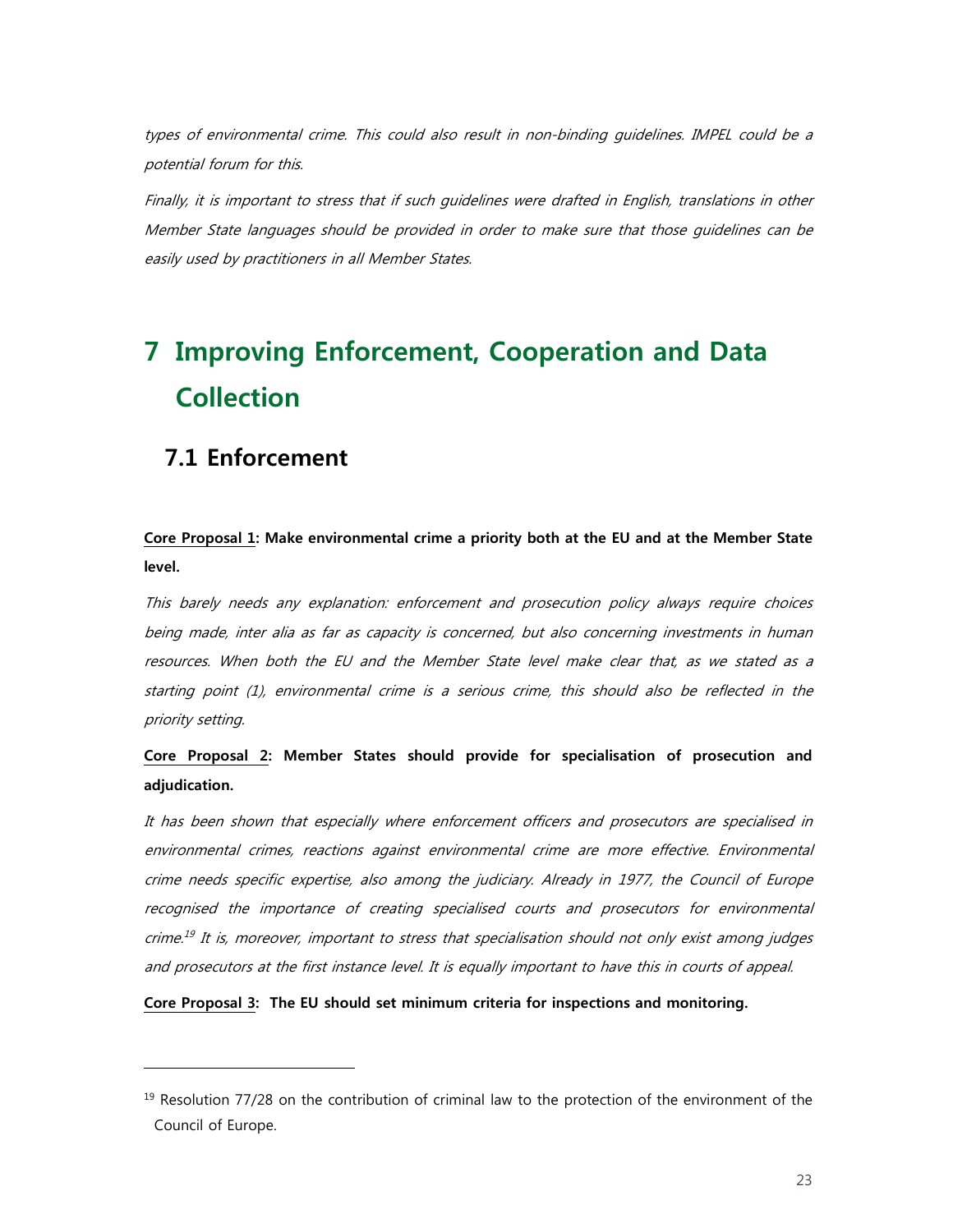To prevent a race to the bottom (see section 4.3.1) it is crucial that Member States allocate sufficient resources to monitoring and inspection with the aim of detecting environmental crime. Minimum criteria should also be set with respect to the contents of inspections and monitoring. Otherwise, if one Member State has very few resources for environmental inspections or does not engage in risk-based monitoring, whereas other Member States have more capacity for environmental monitoring and have a smart, risk-based enforcement approach, perpetrators would chose the jurisdiction with the weakest enforcement. It is therefore essential that minimum criteria for inspection and monitoring efforts are developed at EU level.

This does of course not imply that the EU should, for example, harmonise the amount of resources to be devoted to inspections or the frequency of inspections. If Member States were not allowed any longer to use their discretionary powers in order to determine their enforcement policy this may even have a counterproductive effect. Different location-specific circumstances can require and lead to different enforcement strategies and Member States should retain the flexibility to pursue the locally appropriate enforcement strategies. Moreover, risk-based inspections are of course important, but in some cases random inspections (not necessarily based on ex ante risk assessment) remain important as well. If the EU harmonised the number of inspections, Member States' authorities might be left with too few resources for carrying out such random inspections as considered appropriate.

Two crucial elements play an important role in this respect: 1. An enforcement policy with respect to environmental crime should be developed by each Member State, making clear how inspections and monitoring will be executed. This enforcement policy should also be published in order to make it transparent and to make enforcement authorities accountable. 2. Data with respect to the execution of this enforcement policy should (in line with core proposal 3 concerning the EU level) be communicated to the EU level. That allows on the one hand for a differentiation taking into account the specificities of each Member State, while on the other hand it guarantees that there is at least within every Member State a transparent enforcement policy with respect to inspections and monitoring with the view of verifying compliance with environmental legislation.

## **7.2 Core: Cooperation**

**Core Proposal 4: Enhance the role of Eurojust, EPPO, Environmental Enforcement Networks and Europol, and stimulate networking at the domestic level.**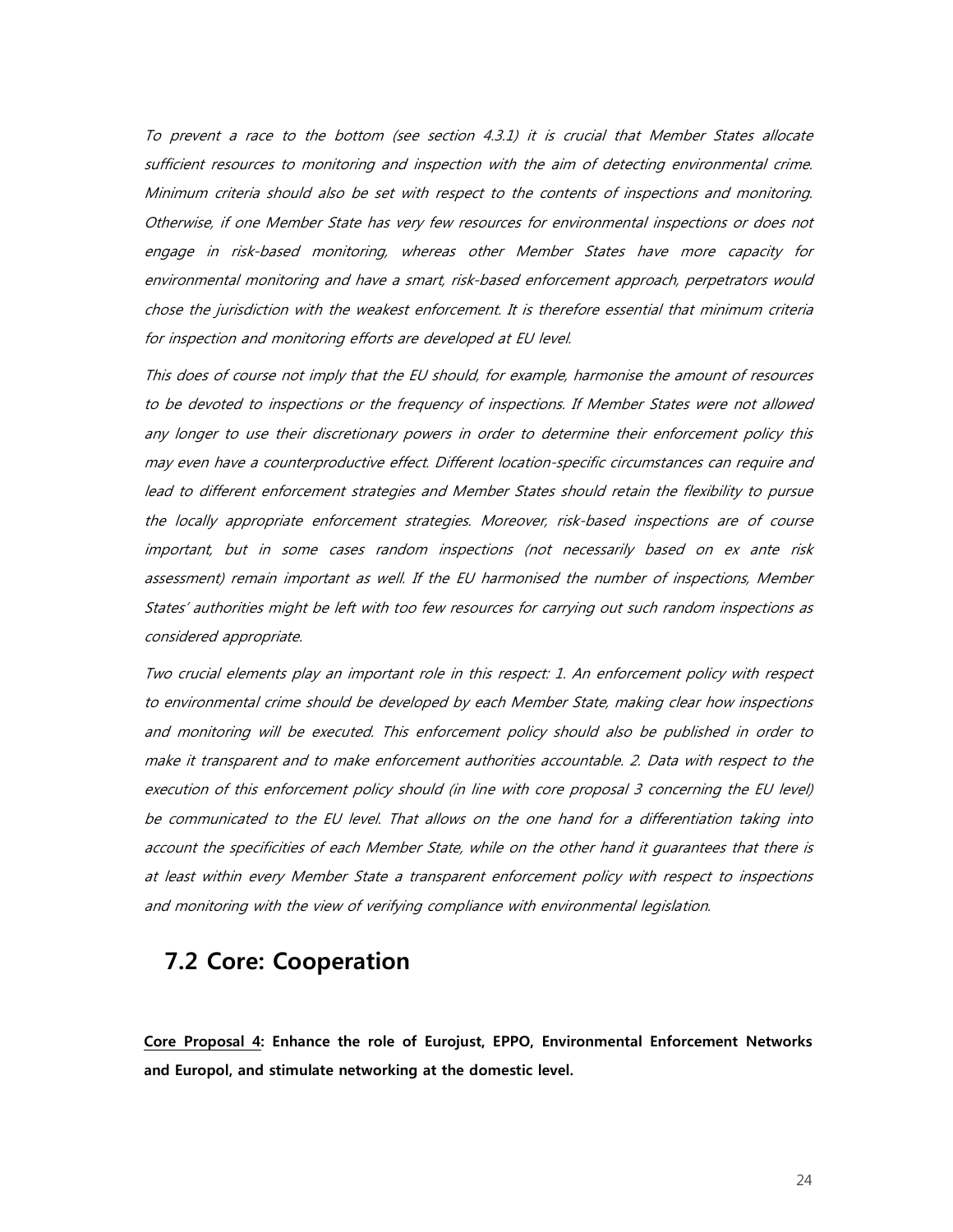Existing institutions like Eurojust and the JITs (Joint Investigation Team) Experts Network, as well as the establishment of the European Public Prosecutor's Office (EPPO)<sup>20</sup>, can play an important role in the fight against cross-border environmental crime. Therefore it is important to either enhance the role of those institutions or simply make more use of the opportunities for trans-boundary cooperation already provided. Much of the attention as far as the need for cooperation and environmental networking is concerned focuses on the need for transboundary cooperation. However, it is often stressed by practitioners that cooperation between various actors (both vertical and horizontal) in the enforcement chain at the domestic level is of high importance as well. $^{21}$ 

## **7.3 Supplementary Proposals**

-

#### **Supplementary Proposal 1: Improve capacity building for practitioners.**

The need for capacity building as a crucial tool to improve the quality of environmental law enforcement has often been stressed. Hence, all stakeholders in the enforcement chain should receive state-of-the-art training and capacity building. This may sound like an obvious proposal. Yet it is important to understand that in environmental enforcement it is of crucial importance that all parts in the enforcement chain are strong and that capacity building is hence aimed at all levels. That requires a focus of capacity building both on the monitoring/inspection level, but also with prosecutors and the judiciary, both in first instance and at the appellate level.

## **Supplementary Proposal 2: Develop measures to assist NGOs in rising awareness of environmental issues.**

Non-governmental organisations aiming to protect the environment may play a crucial role in raising awareness among the public at large as far as environmental issues are concerned. This awareness raising is of large importance since it can also stimulate the willingness of the public at large to support environmental enforcement actions.

**Supplementary Proposal 3: Stimulate the role of NGOs in monitoring enforcement and compliance and reporting environmental crime.** 

<sup>&</sup>lt;sup>20</sup> Http://ec.europa.eu/justice/criminal/judicial-cooperation/public-prosecutor/index en.htm.

 $21$  See for the importance of environmental enforcement networks, both at the domestic as well as at the transboundary level the contributions in Faure, Desmedt and Stas (2015).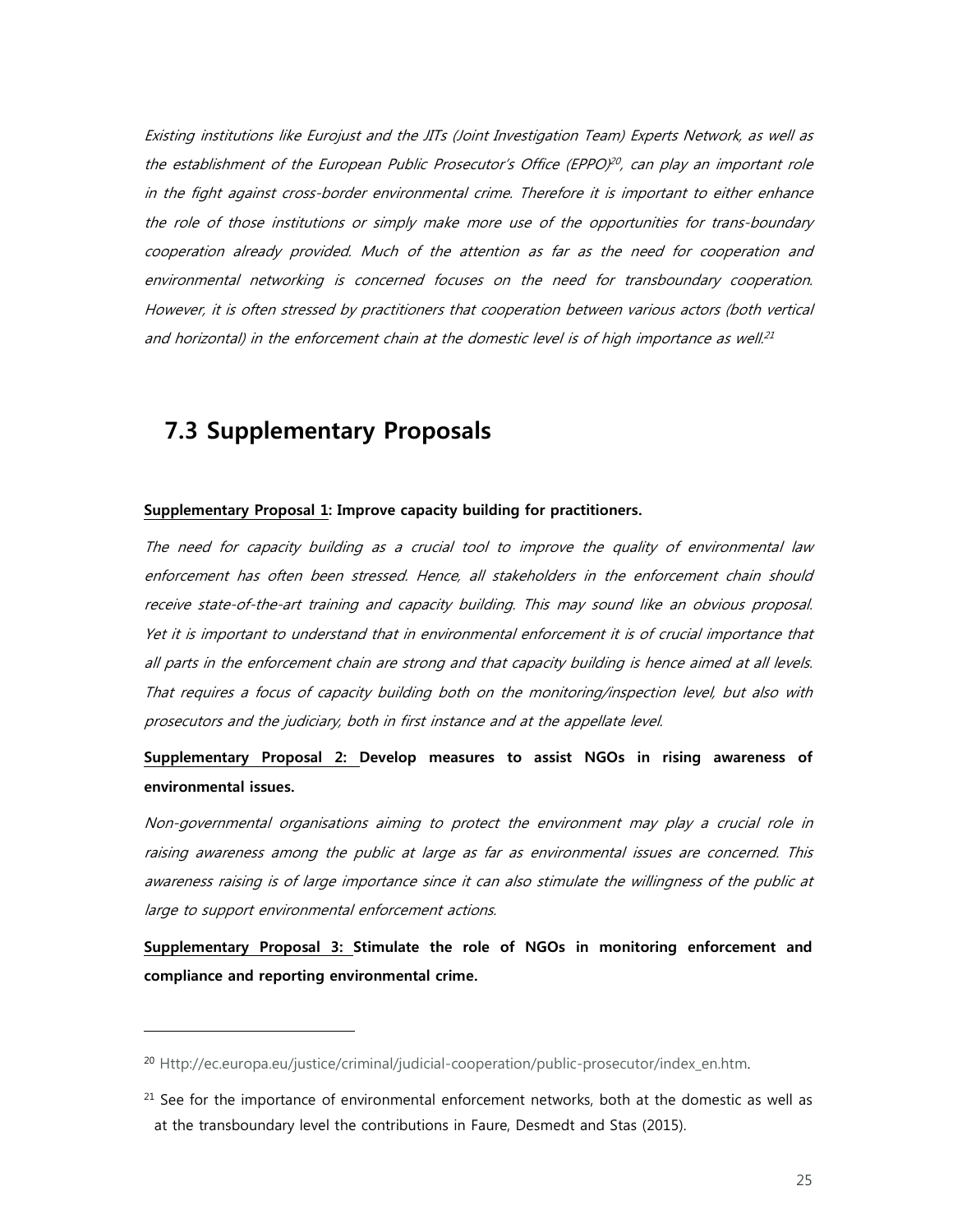NGOs can, as part of civil society, play a crucial role in the environmental enforcement chain. Especially given limited capacity, the possibilities for public authorities to discover environmental violations may be limited. In this regard, NGOs can play a crucial role by monitoring the state of the environment and reporting environmental non-compliance that they have observed. Citizens and NGOs can often be the eyes and the ears of enforcement officers and hence play an important role especially as far as reactive enforcement is concerned: their technologies, databases and personnel are increasingly relied on by law enforcement authorities to detect and prosecute organised environmental crime; these forms of collaboration may even constitute a new form of environmental governance. However, to fulfil this role, it is important that there are accessible mechanisms by which citizens and NGOs can report on suspected crimes. Moreover, the inputs of NGOs, but also of ordinary citizens, must be taken seriously by authorities. As civil society is becoming more central in the identification, detection and prevention of environmental crime, legal provisions may need to be in place to ensure that civil society input is taken seriously by authorities; such provisions could be modelled on rules in other areas of law. For example, a community trigger, as in the UK, could give citizens and NGOs an opportunity to challenge a lack of action by enforcement institutions following complaints. Moreover, NGOs need adequate resources to fulfil these tasks, which could partially stem from grants provided by the EU and its Member States.

#### **Supplementary Proposal 4: Support and finance environmental enforcement networks.**

Many case studies have indicated that lacking enforcement is often the result of a failure of effective collaboration and cooperation between the various actors in the enforcement chain. Environmental enforcement networks are crucial tools to stimulate this cooperation. Those networks can either be vertical (between the different layers in the chain) or horizontal and in some cases also transboundary.

It has already been stressed that there is always a strong focus on the importance of cooperation and networking as far as transboundary environmental crime is concerned (see section 7.2). This sounds logical since, especially when crime crosses national borders, the problems for effective cooperation and enforcement increase. However, it is equally important to also stress the importance of enforcement networks (both horizontal and vertical) at the domestic level. There are a few Member States (for example the Netherlands and Belgium) where national networks for environmental prosecutors do exist. To some extent those can constitute examples of best practice. It may be important to consider stimulating the creation of similar domestic networks in Member States where they would not yet exist.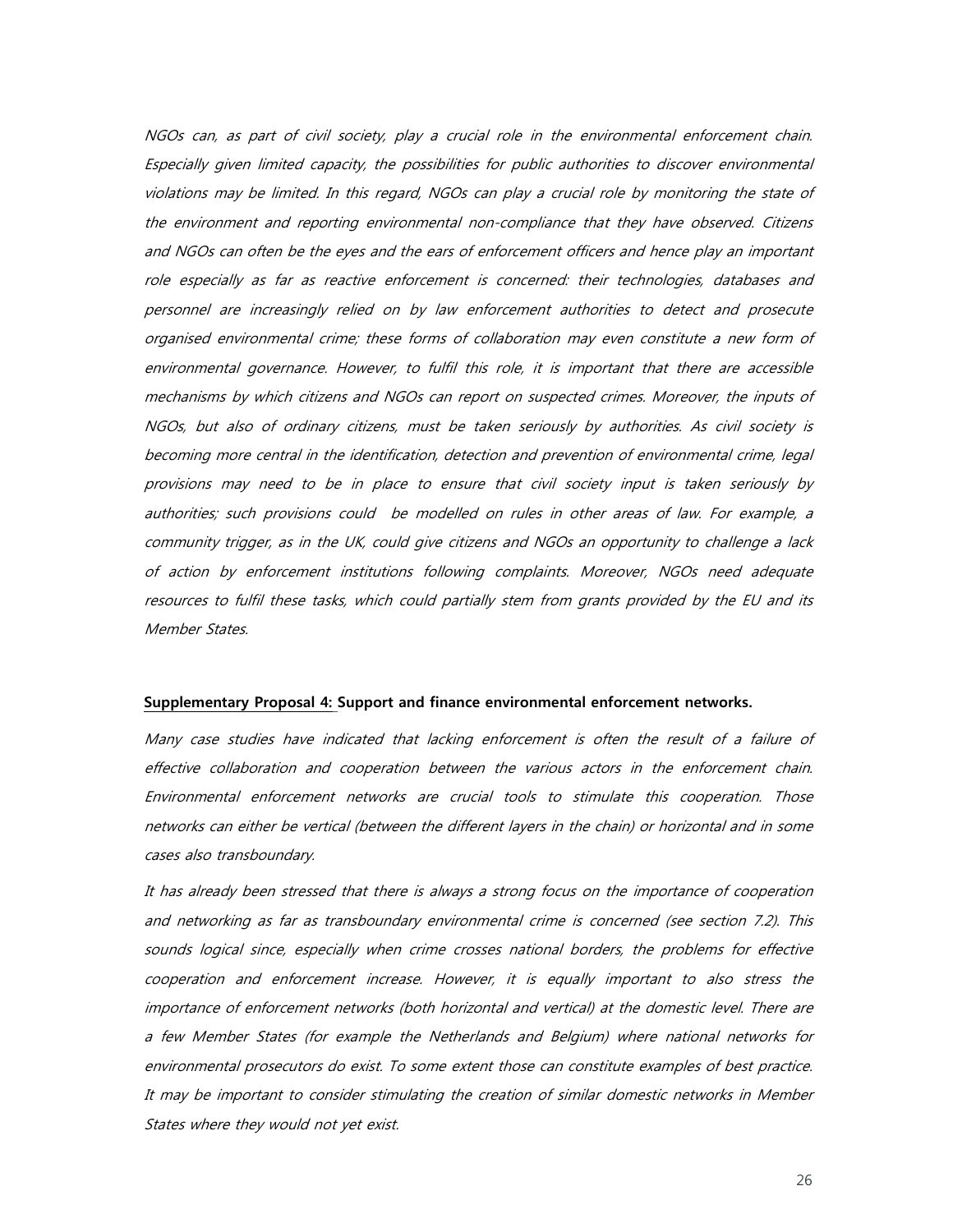## **Supplementary Proposal 5: Stimulate exchange and information as far as data collection is concerned.**

The importance of data collection to strengthen the effectiveness of environmental enforcement has already been mentioned a few times (see inter alia core proposal 3 concerning the EU level). However, data collection may require specific expertise and technical input. Also in that domain mutual learning via cooperation and information exchange between Member States and EU institutions is of crucial importance.

# **8 External Dimension of Environmental Crime**

Environmental crime is obviously not limited to the EU. Transnational environmental crime that is linked to the EU and its Member States includes the illegal trade of timber, endangered species, and hazardous waste. Furthermore, it should be highlighted that some of this trafficking is driven by demand from within the EU. While the EU and its Member States might be able to detect and stop environmental crime when it reaches EU territory, it is usually more efficient and effective to stop environmental crime where it starts (e.g., by combating illegal logging and poaching activities in third countries). Moreover, once environmental crime is committed in a third country, the damage might be irreversible and cannot simply be stopped at the EU border (e.g., water pollution and the depletion of fish stocks due to illegal fishing). With a view on combating transboundary environmental crimes the EU could therefore, in parallel with efforts to address those drivers of environmental crime that exist within its borders, encourage third countries to strengthen their environmental policies and regulations, improve law enforcement and hand down tougher penalties for behaviour in violation of these policies and regulations. The EU can achieve these goals through various measures.

## **Core Proposal 1: In international forums the EU should take a leading role in advocating for a tougher approach to environmental crime.**

Leading by example in international organisations and conferences and by providing scientific evidence about the nature and consequences of environmental crime are just two ways to assume such a leading role.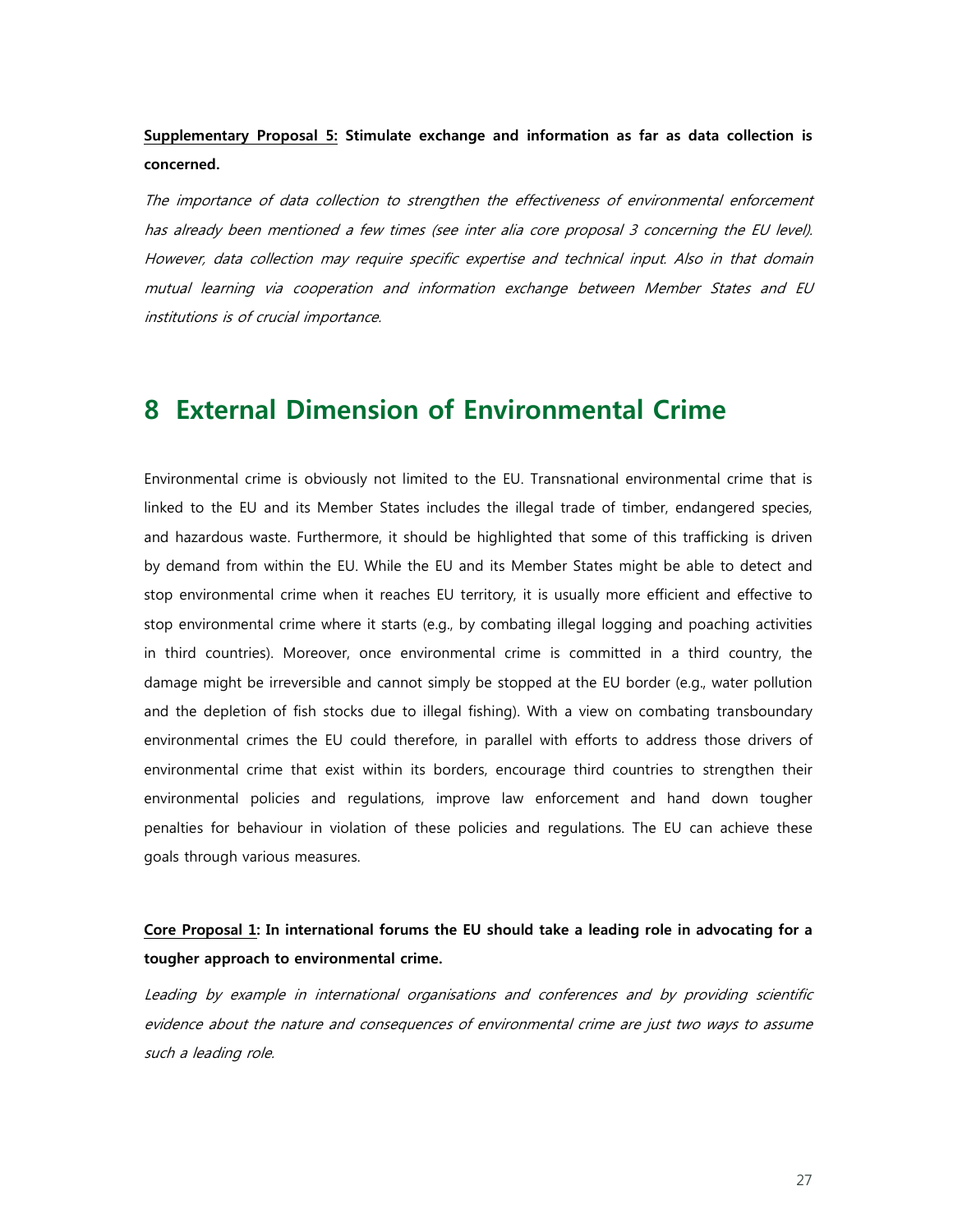**Core proposal 2: The EU and its various agencies involved in the fight against environmental crime should seek close cooperation with national and international environmental and police agencies to coordinate the fight against environmental crime across borders.** 

*International cooperation with source, transit and destination countries of environmental crimes should be enhanced through international institutions and networks such as UNODC, INTERPOL, ICCWC and IMPEL, and also on a bilateral basis by Member States.<sup>22</sup>*

## **9 Topics for Further Research and Consideration**

## **Topic 1: Examine the possibility to formulate the concept of environmental crime in the Environmental Crime Directive in a different manner.**

The Environmental Crime Directive has chosen a model of defining environmental crime whereby on the one hand unlawfulness is a condition of environmental criminal liability and on the other hand specific behaviour is described which the Member States should criminalise. The notion of unlawfulness itself is further defined by referring to violations of national legislation that implements a long list of environmental directives and regulations included in an annex. The Environmental Crime Directive thus relies on a relationship of criminal law with administrative law since without unlawfulness (as defined in the Directive) there is no environmental crime. The structure chosen implies that the definition of environmental crime depends upon the violation of national legislation implementing the environmental acquis (which, to complicate things, is in constant change). Moreover, for defining the behaviour that should be criminalised according to the Directive several vague notions are used. In order to comply with the lex certa principle, which stipulates that the criminal behaviour should be described as specifically as possible, the domestic legislator may have to translate the vague notions used in the Directive into its domestic legislation with more precision. To sum up, the approach towards criminalising environmental harm chosen by the Environmental Crime Directive makes it difficult to determine which behaviour constitutes environmental crime.<sup>23</sup> There are alternative ways of defining what an environmental crime is. For example the Council of Europe Convention on the Protection of the Environment through Criminal

<sup>&</sup>lt;sup>22</sup> See in this respect also the new EU flagship initiative B4Life: https://ec.europa.eu/europeaid/eubiodiversity-life-b4life-flagship-initiative-leaflet\_en.

<sup>23</sup> Mitsilegas (2016), p. 11.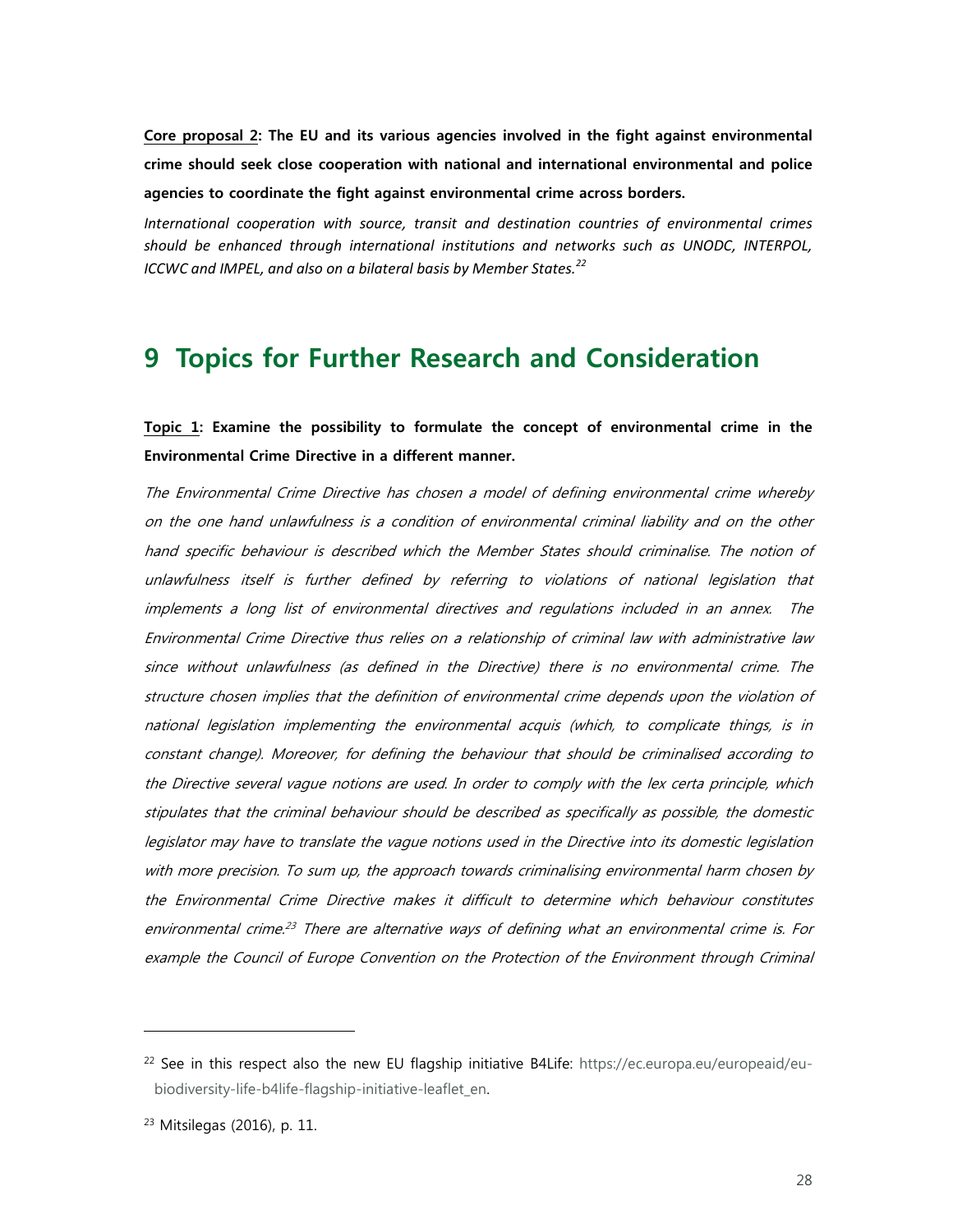Law of 1998 chooses a different structure whereby the behaviour that has to be criminalised is described in a more direct manner in the Convention itself.

There are undoubtedly advantages and disadvantages concerning those different modes of criminalising behaviour causing environmental harm. It merits further research whether the protection of environmental interests in the Environmental Crime Directive could take place according to a different model of criminalisation than the one currently followed in the Directive. This would more particularly imply a different approach towards defining the unlawfulness requirement and the behaviour which constitutes environmental crime. Specific attention in this regard would require the question to what extent it could be possible to describe environmental crime with sufficient certainty (in accordance with the requirements of the legality principle) and with sufficient clarity as far as the criminal behaviour is concerned.

## **Topic 2: Examine whether the environmental crime provisions in national legislation (equally beyond the Environmental Crime Directive) actually focus on environmental crime and are easy to apply and enforce by enforcement officials, prosecutors, and courts.**

The reason for this recommendation is that in a few Member States there is a tendency that prosecutors experience difficulties in finding appropriate provisions for adequately reacting to environmental crime and that police officers find the legal framework difficult to apply. Since prosecutors in some cases cannot find appropriate criminal provisions really geared towards environmental crime, they tend to rely on broad and general provisions that are familiar and where evidence can more easily be established (such as fraud). That is undesirable since in that way the protection of environmental interests is insufficiently reflected in the particular prosecution and sanctioning policy. Hence, national legislation with respect to environmental crime should be further examined to verify whether (also beyond the scope of the Environmental Crime Directive) practically sufficient and usable statutory provisions are in place to enable a correct and proportionate reaction to environmental crime.

## **Topic 3: Examine possibilities to enhance the criminal and civil liability of corporations for environmental crimes committed outside of the EU.**

Above it was mentioned that environmental crime often has an external dimension (see section 8). An additional problem is that subsidiaries or subcontractors of corporations with a head office in the EU can be involved in environmental crime committed in third countries. That raises the question whether those subsidiaries or their EU parent companies could be held civilly or criminally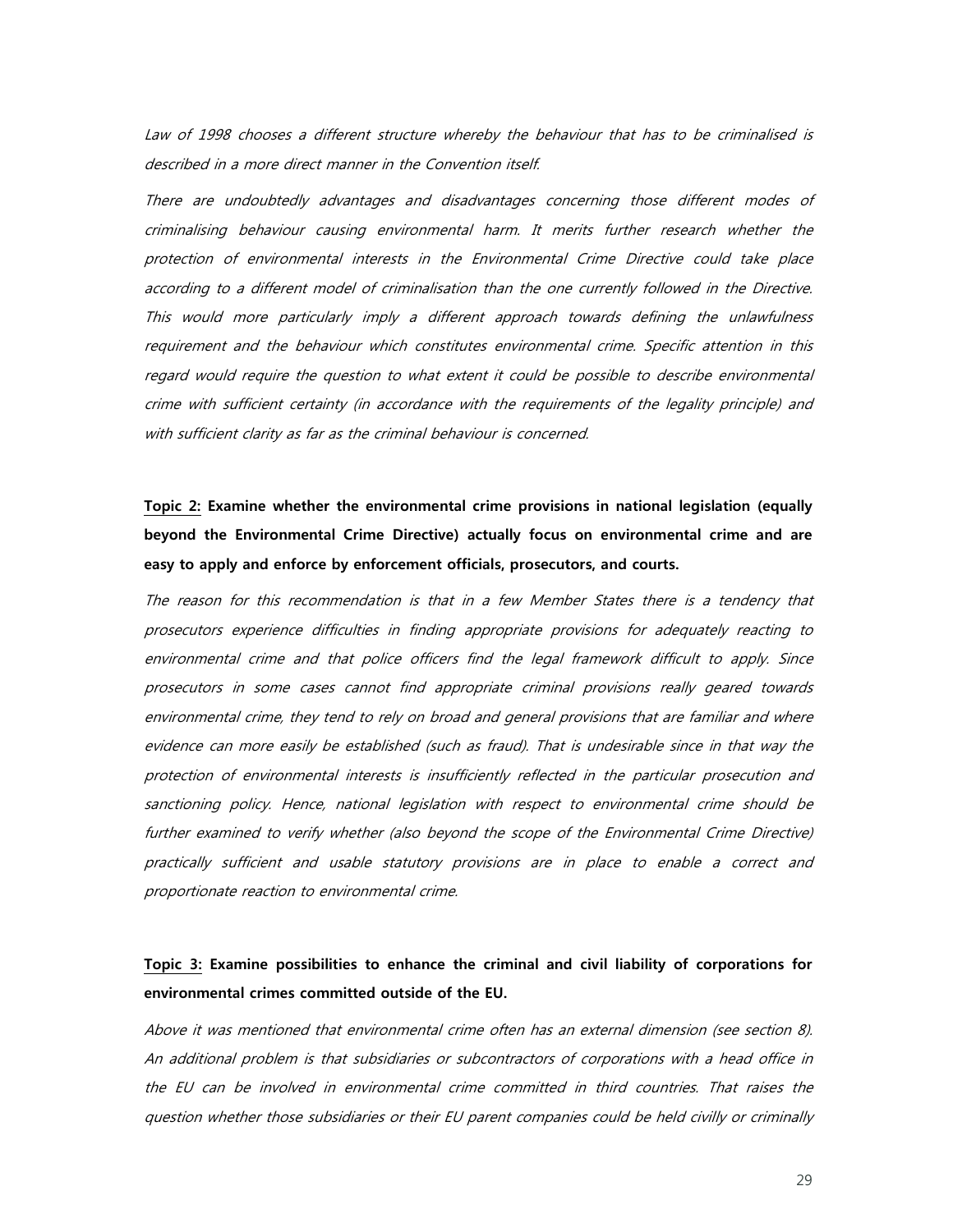liable within the EU for crimes committed outside of EU territory. This would likely require quite a few changes to jurisdictional rules in a variety of Member States and/or to the legal provisions on corporate criminal liability as well as civil liability. It is therefore an issue which certainly merits further research. Admittedly, some may consider this topic (concerning corporate liability) of such importance that it should be a core proposal. However, as explained in our methodology (see above section 3) we have on purpose only formulated recommendations concerning issues which EFFACE has researched in some depth, which is not the case for corporate liability. Also, if one were to formulate a recommendation in this respect, one should also be aware of the fact that promoting criminal and civil liability of corporations for environmental crimes committed outside of the EU may raise many political objections, but also practical issues, e.g. with respect to gathering of evidence. It is for those reasons that it is considered as a topic for further research rather than as a recommendation.

#### **Topic 4: Examine the possibilities to promote access to justice in environmental matters.**

Again, we mentioned often that criminal law is the last resort and that one way of reducing the use of the criminal law is to stimulate the effectiveness of other tools e.g. private and administrative enforcement. More particularly in cases where damage is widespread, granting standing to nongovernmental organisations may be an important tool to improve the effectiveness of environmental enforcement. NGOs could be given standing in administrative courts to force authorities to take action, to claim damage in civil proceedings or to become a civil party in criminal proceedings. This obviously also has links with the appropriate implementation of the access to justice rules of the Aarhus Convention within the EU context, which has been a (politically) controversial and debated issue. However, from a policy perspective, more particularly the improvement of enforcement of environmental law, access to justice for a broad public in environmental matters remains an important tool. Access to justice is undoubtedly a very important issue on which further research could be enlightening, also concerning interesting practices in Member States. Some Member States such as Spain and Portugal have, for example, experience with a so-called actio popularis in environmental matters which may be an interesting tool to fight against environmental crime for other Member States as well. However, the extent to which citizens in a particular Member State will make use of access to justice does not only depend upon formal rules on standing, but also on education, awareness of environmental issues, but also the socioeconomic development level in the particular Member State and hence the preferences for environmental protection. This needs to be considered when devising rules and measures on access to justice. Finally, the promotion of access to justice in environmental matters is also related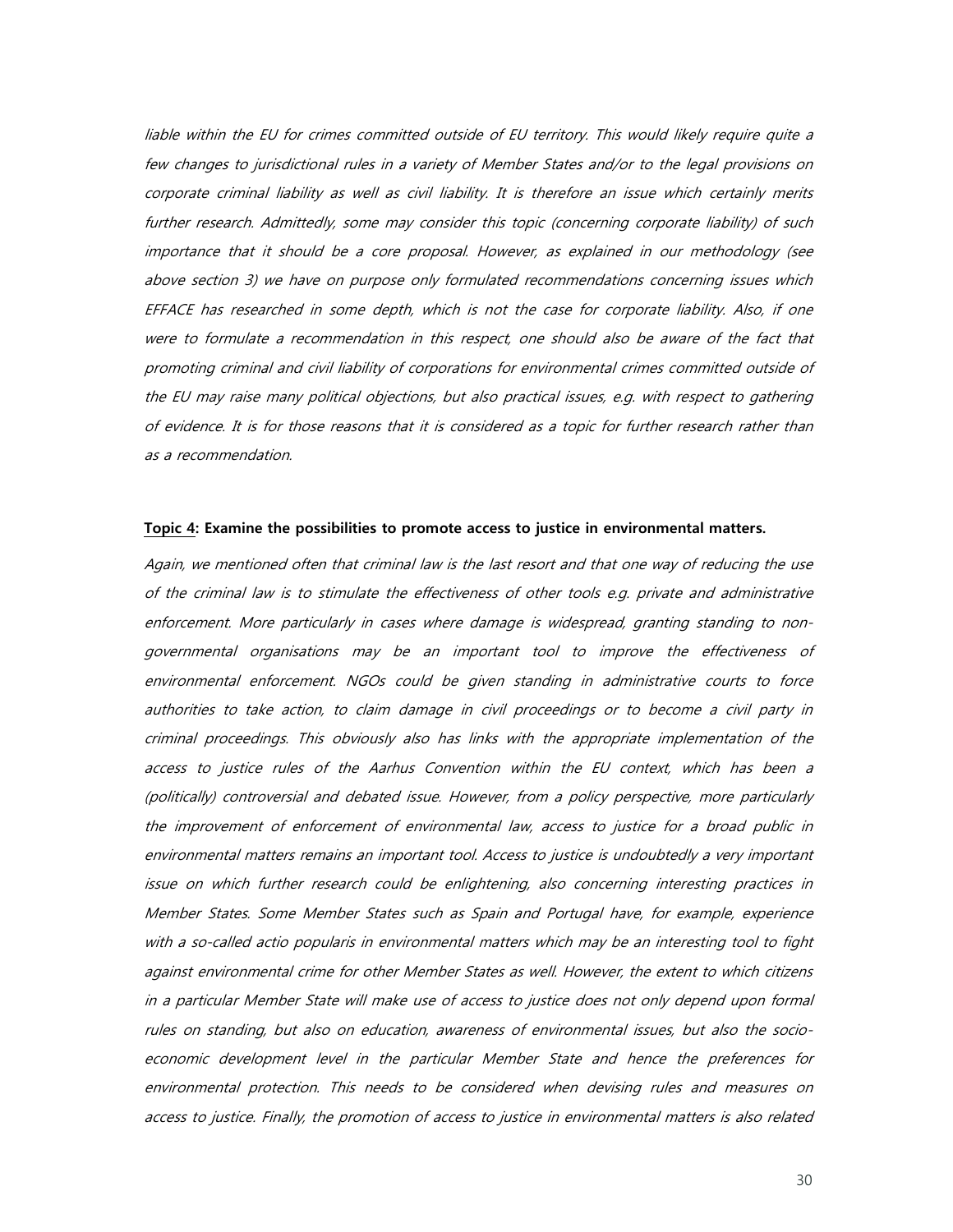to the earlier mentioned importance of promoting awareness arising in environmental issues (also through the use of NGOs) (see in that respect supplementary proposal 2 concerning enforcement).

**Topic 5: Examine possibilities to incentivize the governments of third countries to be tougher on environmental crime and to support their efforts, as well as the possibilities to support environmental groups in third countries.** 

Above we already mentioned (see section 8) that environmental crime committed in third countries (outside the EU) may be linked to the EU, e.g. because the EU is a demandeur of certain products. Therefore we formulated two core proposals suggesting the EU to take a leading role in advocating a tough approach to environmental crime in international fora. However, it could equally be examined whether structures and instruments could be developed to provide economic incentives to third countries (e.g. via preferential trade agreements) to be tougher on environmental crime. In that respect the question also arises whether it would be desirable for the EU to provide technical and financial support for public agencies tasked with environmental protection in third (in particular developing) countries. This issue merits a careful and balanced research, as involvement of the EU in environmental crime enforcement in third countries should principally be based on a demand from the developing country concerned. It hence merits further research to what extent those incentives towards third countries can be provided in a manner that respects the sovereignty of the third country concerned. For the same reason further research is needed on whether the EU could further stimulate the role of environmental NGOs in the fight against environmental crime for example via technical expertise, capacity building, financial transfers and diplomatic support. Since many governments of third countries may lack democratic traditions the role of environmental NGOs becomes even more important. However, some third countries may view NGOs with suspicion.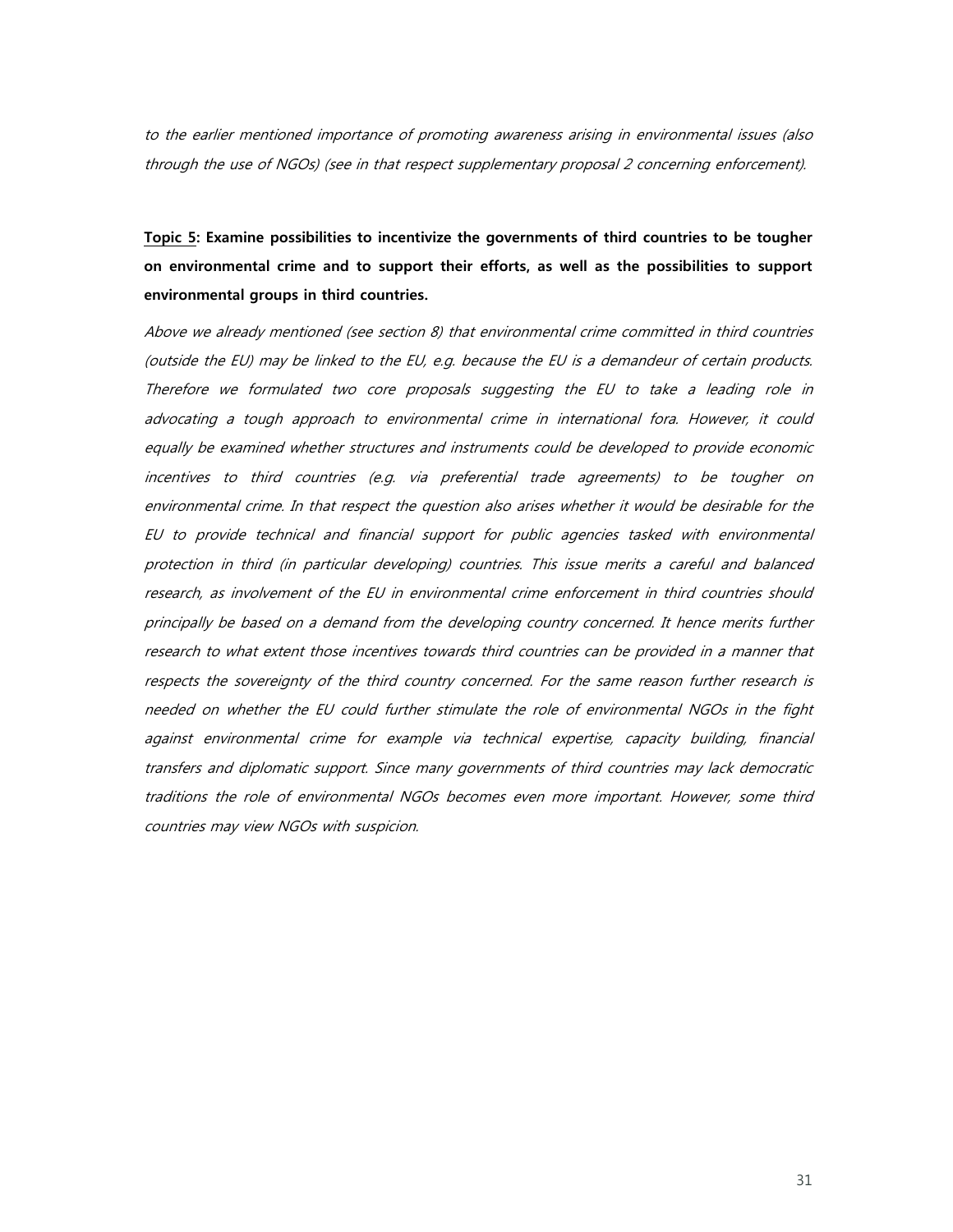# **10 Concluding remarks**

As was already mentioned in the introduction, the EFFACE partners believe that the conclusions and recommendations we propose can improve the quality of the enforcement of environmental criminal law and, more generally, the fight against environmental crime. On purpose we have kept the motivations for the specific proposals relatively short. The reader interested in a further basis for particular recommendations is therefore invited to consult the reports and studies published by EFFACE.

A draft of this document was presented at the final conference of the EFFACE project held in Brussels on 17-19 February 2016. During this conference the EFFACE team was happy to notice large support for the policy recommendations. Moreover, several other interesting suggestions to improve the fight against environmental crime were formulated by the conference participants. For example, one of the recommendations that came up at the final conference considered the introduction in Europe of legislation similar to the US Lacey Act which would facilitate the fight against transboundary crime.<sup>24</sup> Of course it was, at this stage of the project, no longer possible to consider new recommendations for which no basis in EFFACE research existed. However, the interesting ideas brought forward during the final conference showed that the question how environmental crime can be remedied in an adequate manner is a lively and topical issue on which much more research can be done, even beyond the topics for further research and consideration formulated above (see section 9). The EFFACE team will be glad to be part of this debate in the future.

<sup>&</sup>lt;sup>24</sup> See the report on the final conference, available from April 2016 at www.efface.eu.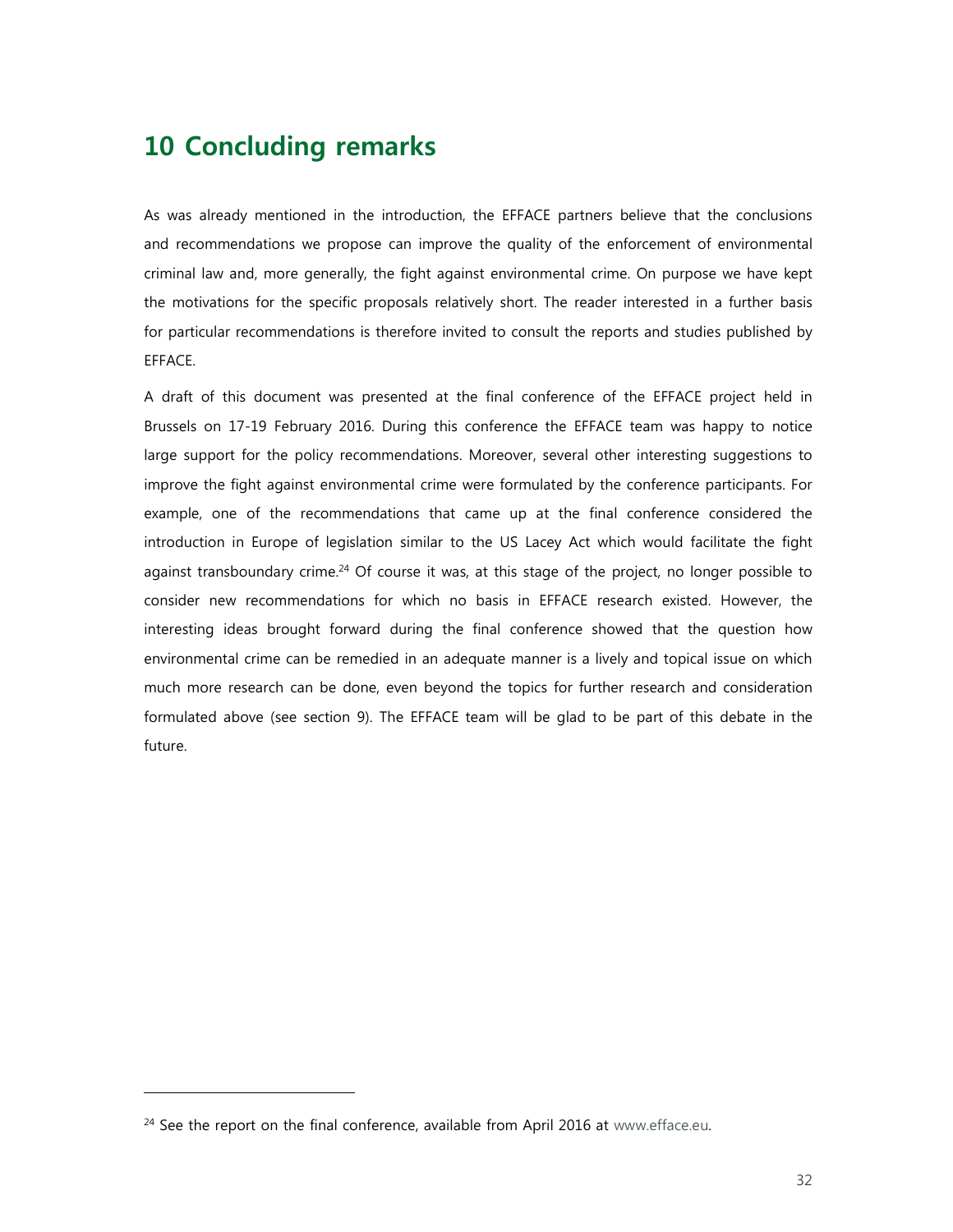## **References**

Andenaes, J. (1974). Punishment and deterrence. Ann Arbor, MI: University of Michigan Press.

Babbitt, C. J., Cory, D. C. and Krucheck, B. L. (2004). "Discretion and the Criminalization of Environmental Law", Duke Environmental Law & Policy Forum, Vol. 15 (1), 1-64.

Barrett, J. (1992). "Sentencing Environmental Crimes under the United States Sentencing Guidelines: A Sentencing Lottery", Environmental Law, Vol. 22, 1421-1449.

Fajardo del Castillo, T. (2015a). Organised crime and environmental crime: Analysis of EU legal instruments. Study in the framework of the EFFACE research project, Granada: University of Granada. Available at: http://efface.eu/organised-crime-and-environmental-crime-analysis-eu-legalinstruments#overlay-context=ngos-and-networks-relevant-fighting-environmental-crime.

Fajardo del Castillo, T. (2015b). Organised crime and environmental crime: analysis of international legal instruments. Study in the framework of the EFFACE research project, Granada: University of Granada. Available at: http://efface.eu/organised-crime-and-environmental-crime-analysisinternational-legal-instruments.

Faure, M., Desmedt, P. and Stas, A. (eds.) (2015). Environmental enforcement networks. Costs, implementation and effectiveness, Cheltenham: Edward Elgar.

Faure, M., Gerstetter, C., Sina, S. and Vagliasindi, G.M. (2015). Instruments, actors and institutions in the fight against environmental crime. Study in the framework of the EFFACE research project, Berlin: Ecologic. Available at: www.efface.eu, p. 56-58.

Faure, M.G. and Leger, C. "Towards a Harmonization of Insider Trading Criminal Law at EU Level?" (December 30, 2014). Available at SSRN: http://ssrn.com/abstract=2543964 or http://dx.doi.org/10.2139/ssrn.2543964

Faure, M. and Philipsen, N. (2016). Contribution to WP7. Area 3: Sanctions and penalties. Study in the framework of the EFFACE research project, Maastricht: Maastricht University. Available at: www.efface.eu.

Faure, M. and Svatikova, K. (2012). "Criminal or Administrative Law to Protect the Environment? Evidence from Western-Europe", Journal of Environmental Law, Vol. 24(2), 253-286.

Mitsilegas, V. (2016). Contribution to WP7. Area 2: Harmonisation of substantive environmental criminal law at EU level. Study in the framework of the EFFACE research project, London: Queen Mary University of London. Available at: www.efface.eu.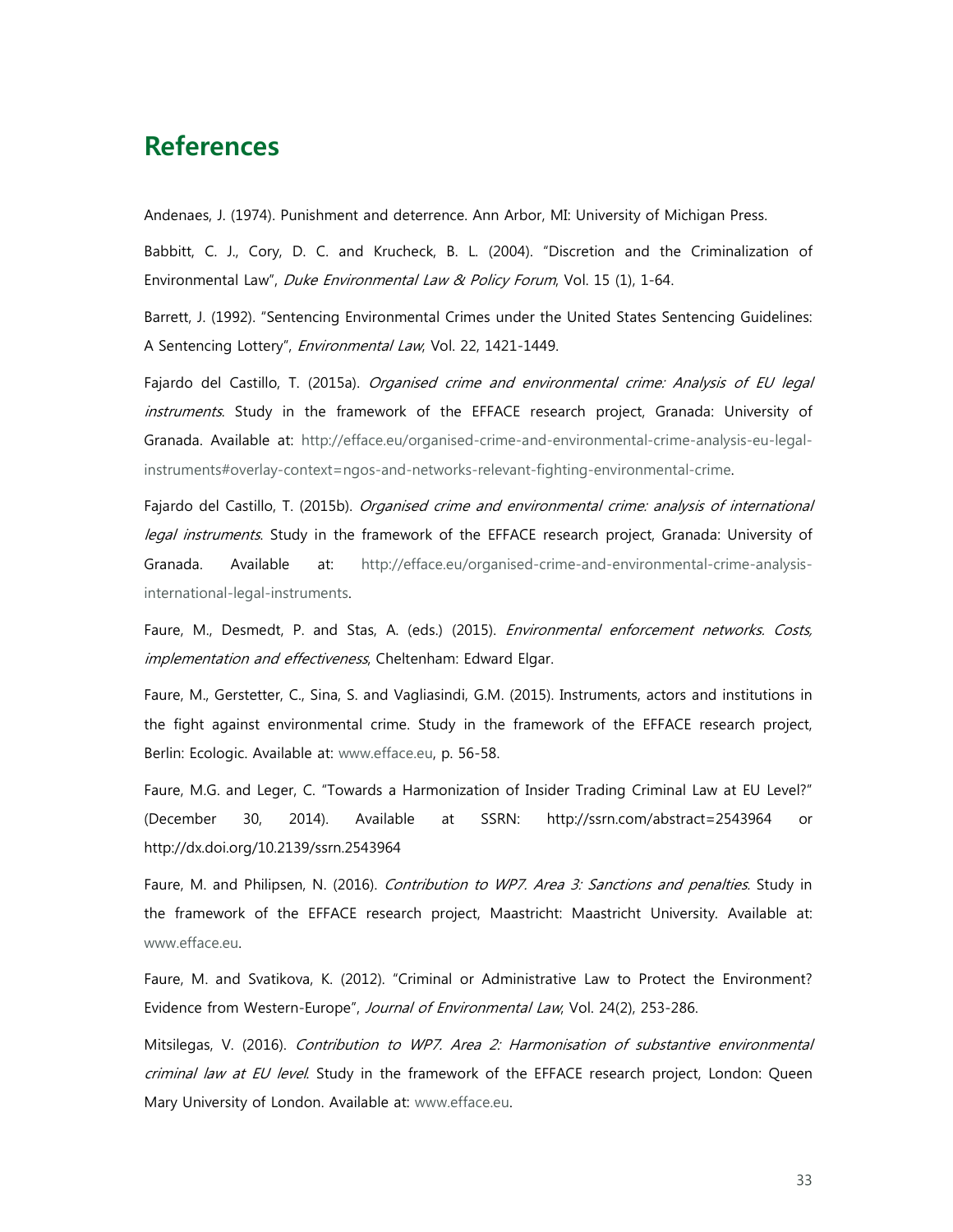Vagliasindi, G. M. (2016). Contribution to WP7. Area 8: Organised environmental crime. Study in the framework of the EFFACE research project, Catania: University of Catania. Available at: www.efface.eu.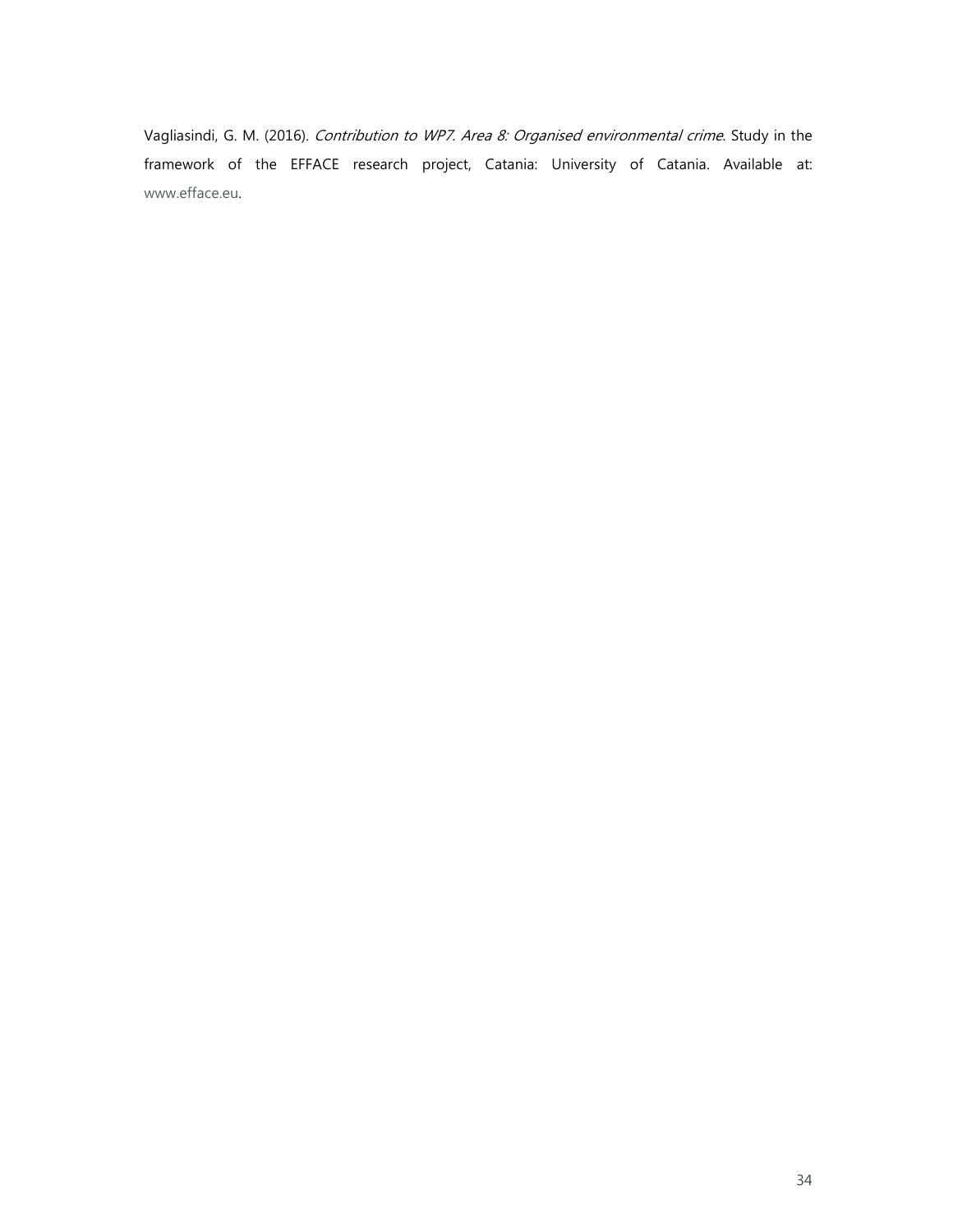# **Annex 1: List of EFFACE policy area reports**

The following area reports on conclusions and recommendations were compiled as a basis for this report:

Area 1: Data and information management (MS/EU level). Author: Andrew Farmer (Institute for European Environmental Policy).

Area 2: Harmonisation of substantive environmental criminal law at EU level. Author: Valsamis Mitsilegas (Queen Mary University of London).

Area 3: System of sanctions. Authors: Michael Faure and Niels Philipsen (METRO, Maastricht University).

Area 4: Functioning of enforcement institutions and cooperation between them (MS/EU level). Authors: Katharina Klaas and Stephan Sina (Ecologic Institute).

Area 5: The role of the victims of environmental crime and NGOs. Authors: Christiane Gerstetter (Ecologic Institute) and Anna Rita Germani (University of Rome "La Sapienza").

Area 6: External dimension of environmental crime – what can the EU do? Author: Teresa Fajardo del Castillo (University of Granada).

Area 7: Environmental Liability. Author: Grazia Maria Vagliasindi (University of Catania).

Area 8: Organised Environmental Crime. Author: Grazia Maria Vagliasindi (University of Catania).

Area 9: Corporate responsibility and liability in relation to environmental crime. Authors: Nicolas Blanc and Christiane Gerstetter (Ecologic Institute).